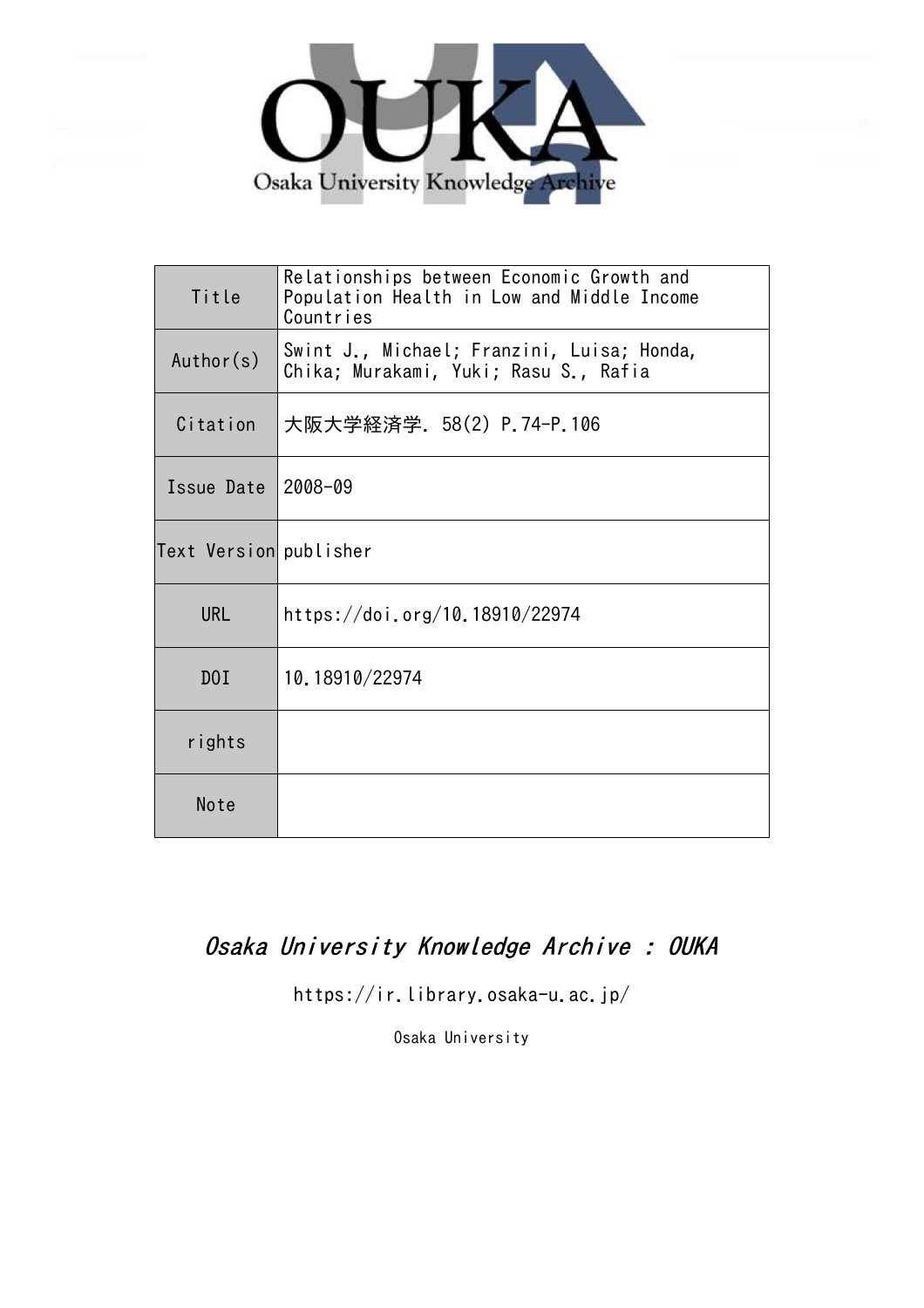# Relationships between Economic Growth and Population Health in Low and Middle Income Countries**\*** J. Michael Swint† , Luisa Franzini† , Chika Honda† , Yuki Murakami‡, and Rafia S. Rasu‡

#### **Abstract:**

From 1960 to the present, many low and middle income countries have experienced significant economic growth and unprecedented improvements in population health. We examine the complex relationship between economic growth and population health, including the economic and health impacts of malaria, tuberculosis, HIV/AIDS, malnutrition, reproductive health issues, and the associated intervention policies. We also examine the impact of several pertinent economic policies on population health, including microfinance, the TRIPS agreement, and UNITAID, an international organization for purchasing drugs for use against AIDS, malaria, and tuberculosis. In addition we examine the effects of globalization on population health and economic growth. The evidence indicates that investment in improved population health is a reasonable macroeconomic policy tool for economic growth in low and middle income countries because improved health status has a positive impact on economic performance, and diminished health status has a negative impact on economic performance. Furthermore, variations in the rates of diffusion of disease control technologies have been a major cause of the variations in population health and economic growth between countries. Since 1960, low and middle income countries have been much more successful in closing the life expectancy gap than the economic development gap with high income OECD countries. Finally, while some progress has been made, achieving the infant and childhood mortality Millennium Development Goals will require a substantial investment in the increased diffusion of existing disease control knowledge and technology. Increased income per capita alone will not be sufficient.

JEL classification codes: O15, O19, O20

Key words: Population health, economic growth, disease and nutrition, globalization, development policy

# **I. Introduction**

Policy makers need to understand the significant interrelationships between economic growth and population health in low and middle income countries (Jamison, 2006; Jamison et al., 2005; Bloom and Canning, 2006; Bloom et al., 2004b; Franzini et al., 2005). Both economic and health−related

<sup>\*</sup> The authors would like to thank Dr. Lu Ann Aday and Dr. David Low for reviewing an earlier draft of the manuscript and providing many insightful comments and improvements.

<sup>†</sup> Division of Management, Policy and Community Health, University of Texas School of Public Health.

<sup>‡</sup> Human Development Sector, Latin America and Caribbean Region, World Bank.

<sup>‡‡</sup> School of Pharmacy, University of Missouri−Kansas City.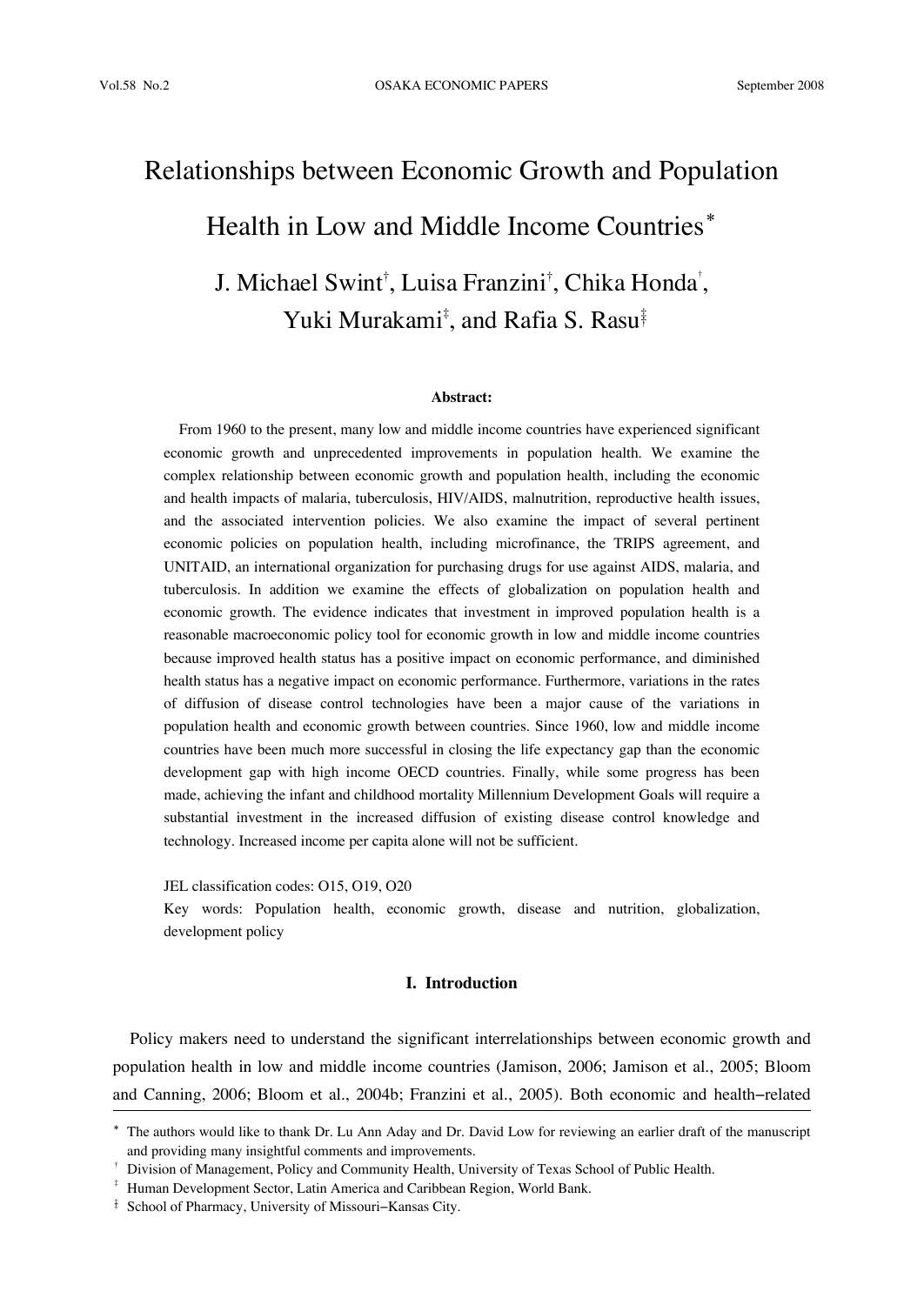policies have multiple impacts and can significantly affect the other policy target area. Policies designed to foster economic growth can by their success have a significant impact on population health. Similarly health−related policies can have a significant impact on economic growth. It is important for policy makers in both of these areas to understand and take these multiple impacts into account in the policy development process.

The rest of the paper is organized as follows. After reviewing historical trends in the interrelationships between economic growth and population health (Section II), we examine the empirical evidence on the impact of health status on improved economic performance and the impact of life expectancy on aggregate economic performance (Section III). Then we examine health−related policies and their impact on income and other measures of economic performance, emphasizing infectious disease policies related to malaria, tuberculosis and HIV/AIDS, as well as nutrition and reproductive health policies (Section IV). Next we consider the evidence on the impact of economic policies on population health (Section V). Then we review globalization's negative and positive impacts on population health (Section VI). Finally, based on the available evidence, we present our conclusions and a set of recommendations that we believe the evidence and conclusions support (Section VII).

#### **II. The Aggregate Determinants of Population Health**

There is a strong, positive association between economic growth and improved population health in very poor countries; however, the strength of the relationship diminishes as gross domestic product per capita (GDP/P) increases (Bloom et al., 2004b; Jamison, 2006). Recent research has established that while economic growth may be a necessary condition for widespread population health improvement in very poor countries, the magnitude of the gains in other low and middle income countries has been more dependent on the adoption and diffusion of new disease control technologies and the increased availability of education (Jamison, 2006; Bloom et al., 2004b; Deaton, 2003, 2004; Jamison et al., 2005).

Since 1960 low and middle income countries have experienced remarkable gains in life expectancy, from an overall average of 45 years in 1960 to 66 years in 2005 (Table 1), significantly closing the gap with industrialized countries. In addition, from 1960 to 2005, across all of these countries, GDP/P nearly tripled (in constant U.S. dollars), but there were substantial regional variations. East Asia and the Pacific had the largest gains, nearly a ten−fold GDP/P increase and a remarkable 32 year increase in life expectancy from 39 to 71 years. During this period, Sub−Saharan Africa had a relatively small 29% increase in GDP/P and an increase in life expectancy of only eight years (from 41 to 49 years). Countries in Latin America and the Caribbean and South Asia experienced intermediate growth: the GDP/P doubled in Latin America, with an associated improvement of 17 years in life expectancy, and GDP/P tripled in South Asia, with an increase of 20 years in life expectancy

Table 2 illustrates that low and middle income countries have been much more successful in closing the life expectancy gap than the economic growth gap with high income OECD countries. Bangladesh,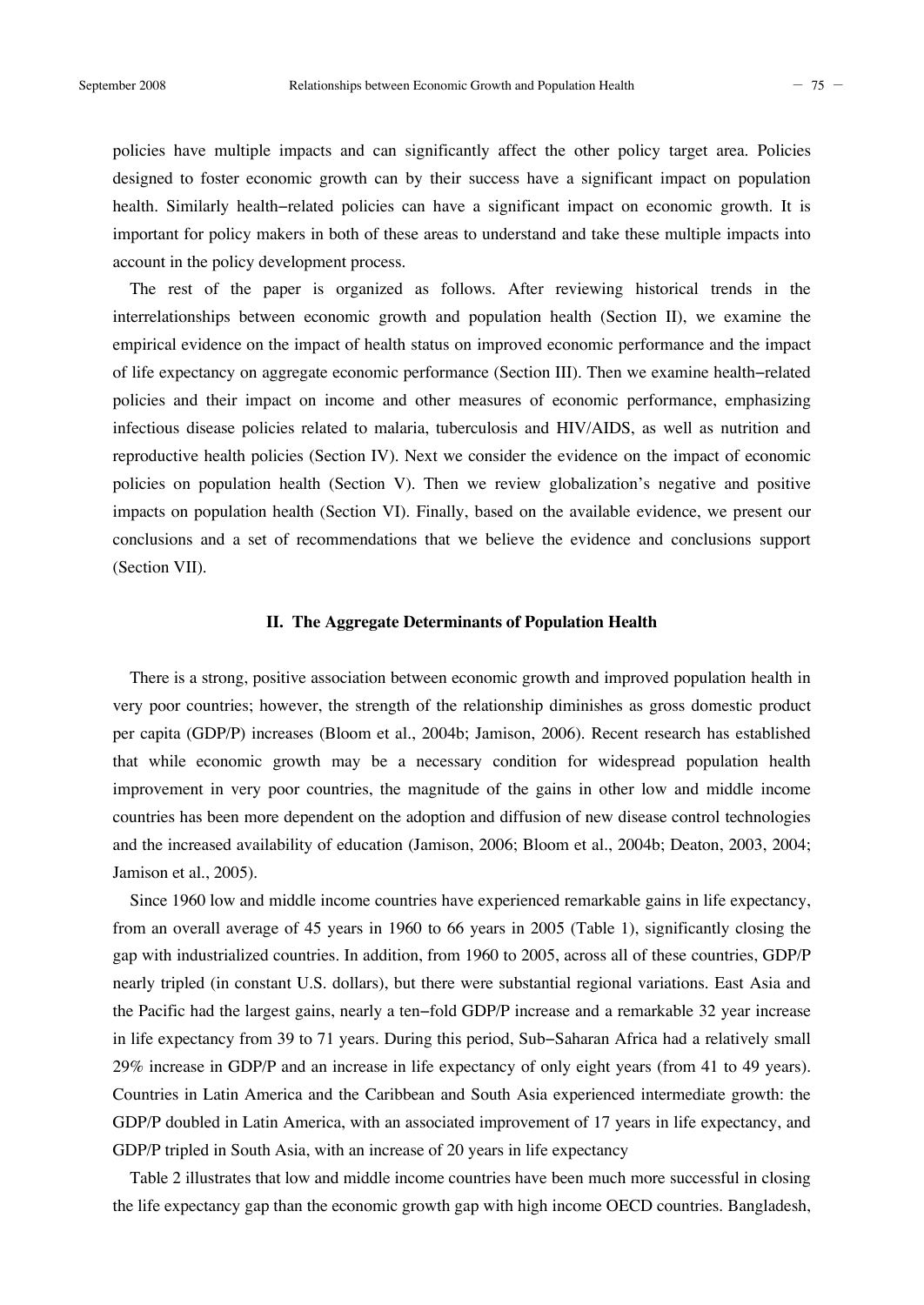Table 1

| GDP Per Capita, Longevity and Poverty in Low and Middle Income Countries, by Region, 1960-2005 |  |
|------------------------------------------------------------------------------------------------|--|
|------------------------------------------------------------------------------------------------|--|

|                                           | 1960                     | 1975                     | 1981                     | 2005                             |
|-------------------------------------------|--------------------------|--------------------------|--------------------------|----------------------------------|
| <b>South Asia</b>                         |                          |                          |                          |                                  |
| Population, millions<br>GDP/P:            | 565                      | 804                      | 924                      | 1,476                            |
| $-constant U.S.$ \$                       | 186                      | 224                      | 248                      | 564                              |
| $-$ PPP, constant international \$        | $\overline{\phantom{0}}$ | $\overline{\phantom{0}}$ | 901                      | 2.070                            |
| Life expectancy, years                    | 44                       | $\overline{\phantom{0}}$ | $\overline{\phantom{0}}$ | 64                               |
| Under age 5 mortality rate <sup>1</sup>   | 238                      | 181                      | $\equiv$                 | 85                               |
| Living on $\langle 1/day, \% \rangle^2$   |                          |                          | 51.6                     | $32.0^3$                         |
| <b>East Asia and Pacific</b>              |                          |                          |                          |                                  |
| Population, millions<br>GDP/P:            | 902                      | 1,255                    | 1,379                    | 1,884                            |
| $-constant U.S.$ \$                       | 141                      | 212                      | 284                      | 1,358                            |
| $-PPP$ , constant international \$        |                          | $\qquad \qquad -$        | 831                      | 3,895                            |
| Life expectancy, years                    | 39                       |                          | $\overline{\phantom{0}}$ | 71                               |
| Under age 5 mortality rate <sup>1</sup>   | 205                      | 98                       | $\qquad \qquad -$        | 31                               |
| Living on <\$1/day, $\%^2$                |                          |                          | 57.7                     | $9.0^{3}$                        |
| Sub-Saharan Africa                        |                          |                          |                          |                                  |
| Population, millions                      | 226                      | 332                      | 398                      | 763                              |
| GDP/P:                                    |                          |                          |                          |                                  |
| $-constant U.S.$ \$                       | 434                      | 587                      | 585                      | 561                              |
| -PPP, constant international \$           | $\qquad \qquad -$        | $\qquad \qquad -$        | 1,687                    | 1.672                            |
| Life expectancy, years                    | 41                       | $\overline{\phantom{0}}$ | $\overline{\phantom{0}}$ | 49                               |
| Under age 5 mortality rate <sup>1</sup>   | 273                      | 213                      |                          | 159                              |
| Living on $\langle 1/day, \%$             |                          | —                        | 42.3                     | $41.1^3$                         |
| Latin America & Caribbean                 |                          |                          |                          |                                  |
| Population, millions<br>GDP/P:            | 215                      | 318                      | 365                      | 549                              |
| $-constant U.S.$ \$                       | 2,065                    | 3,157                    | 3,585                    | 4,155                            |
| $-PPP$ , constant international \$        |                          | $\overline{\phantom{0}}$ | 7,140                    | 8,355                            |
| Life expectancy, years                    | 56                       |                          | $\overline{\phantom{0}}$ | 73                               |
| Under age 5 mortality rate <sup>1</sup>   | 154                      | 105                      | $\overline{\phantom{0}}$ | 28                               |
| Living on $\langle 1/day, \% \rangle^2$   |                          | $\overline{\phantom{0}}$ | 10.8                     | $8.6^{\rm \scriptscriptstyle 3}$ |
| Low income countries                      |                          |                          |                          |                                  |
| Population, millions<br>GDP/P:            | 847                      | 1,219                    | 1,413                    | 2,376                            |
| $-constant U.S.$ \$                       | 206                      | 248                      | 262                      | 478                              |
| -PPP, constant international \$           | $\overline{\phantom{0}}$ | $\overline{\phantom{0}}$ | 918                      | 1,720                            |
| Life expectancy, years                    | 43                       |                          | $\overline{\phantom{0}}$ | 60                               |
| Under age 5 mortality rate <sup>1</sup>   | 242                      | 189                      | $\qquad \qquad -$        | 114                              |
| Low & middle income countries             |                          |                          |                          |                                  |
| Population, millions<br>GDP/P:            | 2,327                    | 3,241                    | 3,643                    | 5,438                            |
| $-constant U.S.$ \$                       | 484                      | 753                      | 869                      | 1,437                            |
| -PPP, constant international \$           | $\qquad \qquad -$        | $\qquad \qquad -$        | 2,486                    | 4,112                            |
| Life Expectancy, years                    | 45                       |                          |                          | 66                               |
| Under age 5 mortality rate <sup>1</sup>   |                          | 148                      |                          | 80                               |
| Living on $\langle \$1/day, \% \rangle^2$ |                          |                          | 40.6                     | $18.4^3$                         |
| <b>High income OECD countries</b>         |                          |                          |                          |                                  |
| Population                                | 695                      | 773                      | 806                      | 939                              |
| GDP/P:                                    |                          |                          |                          |                                  |
| -constant U.S. \$                         | 9,010                    | 15,294                   | 17,802                   | 29,012                           |
| -PPP, constant international \$           |                          |                          | 20,471                   | 33,585                           |
| Life Expectancy, years                    | 69                       | 73                       | 74                       | 79                               |
| Under age 5 mortality rate <sup>1</sup>   | 43                       | 18                       | 13                       | 6                                |
| Living on <\$1/day, $\%^2$                |                          |                          | nil                      | nil                              |

Notes: 1 Per 1,000 live births; 2 The World Bank threshold for extreme poverty; 3 Data are for 2004. Source: World Bank, *World Development Indicators,* 2007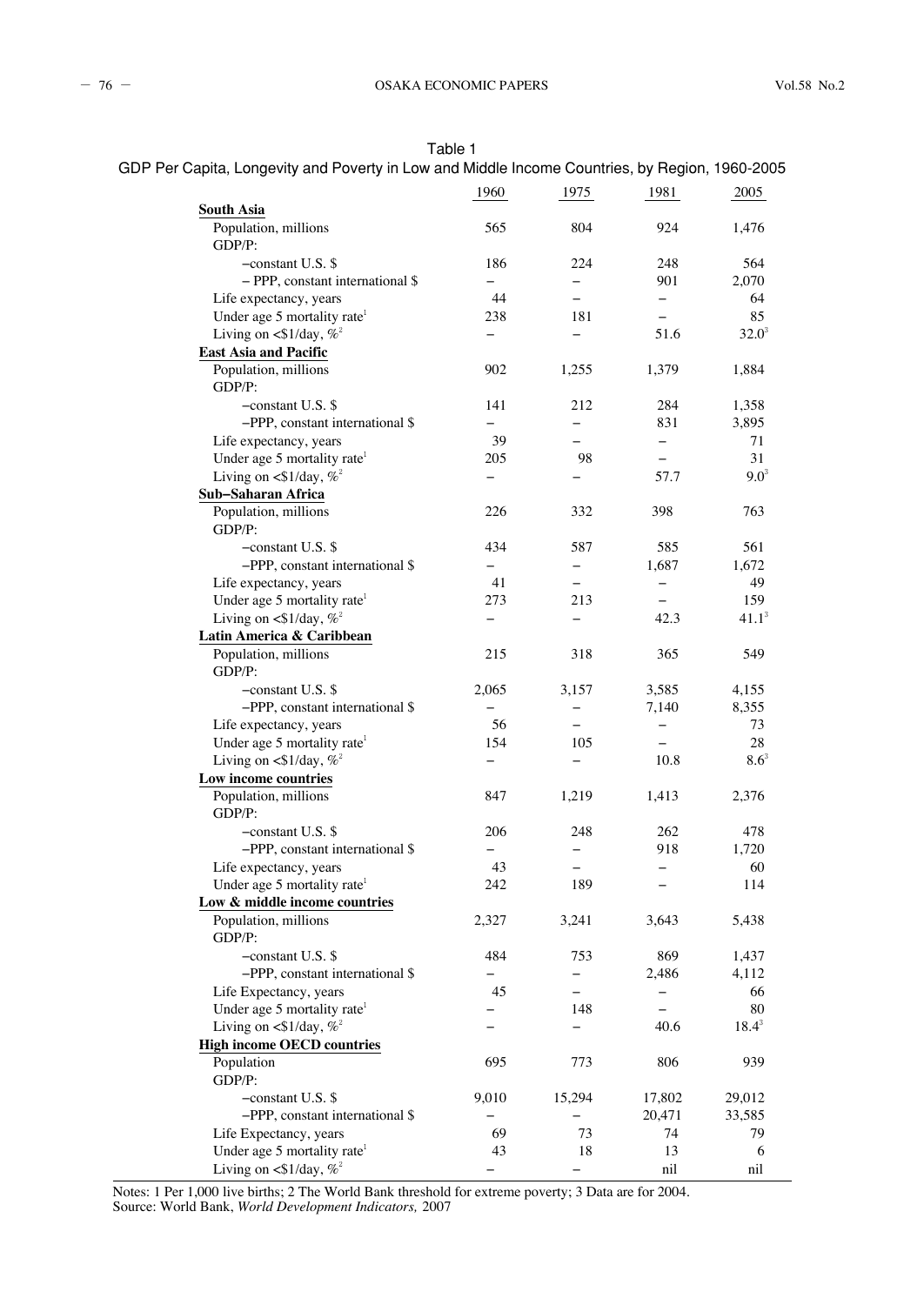|                          | 1960 | 2005 | $\Delta$ Years           | $\%$ $\Delta$ | %<1960 OECD:        |                    | %<2005 OECD |
|--------------------------|------|------|--------------------------|---------------|---------------------|--------------------|-------------|
|                          |      |      |                          | Life Exp.     | In 1960 In 2005     |                    | In 2005     |
| <b>Bangladesh:</b>       |      |      |                          |               |                     |                    |             |
| Life expectancy at birth | 40   | 63   | 24                       | $+58\%$       | $42\%$ <sup>1</sup> | $9\%$ <sup>1</sup> | $20\%^{2}$  |
| GDP/P (constant U.S. \$) | 235  | 400  |                          |               | 97%                 | 96%                | 99%         |
| India:                   |      |      |                          |               |                     |                    |             |
| Life expectancy          | 44   | 64   | 20                       | $+45%$        | 36%                 | 7%                 | 19%         |
| GDP/P (constant U.S. \$) | 181  | 588  | -                        |               | 98%                 | 93%                | 98%         |
| Indonesia:               |      |      |                          |               |                     |                    |             |
| Life expectancy          | 41   | 68   | 27                       | $+66\%$       | 41\%                | $1.5\%$            | 14%         |
| GDP/P (constant U.S. \$) | 196  | 942  | -                        |               | 98%                 | 89%                | 97%         |
| Nepal:                   |      |      |                          |               |                     |                    |             |
| Life expectancy          | 39   | 63   | 24                       | $+62\%$       | 43%                 | $9\%$              | 20%         |
| GDP/P (constant U.S. \$) | 134  | 234  | $\overline{\phantom{0}}$ |               | 99%                 | 97%                | 99%         |
| Pakistan:                |      |      |                          |               |                     |                    |             |
| Life expectancy          | 44   | 65   | 21                       | $+48%$        | 36%                 | 6%                 | 18%         |
| GDP/P (constant U.S. \$) | 188  | 606  |                          |               | 98%                 | 93%                | 98%         |

Table 2 Life Expectancy and GDP Per Capita in Selected South Asian Countries, 1960-2005

Notes: 1. For example, life expectancy for Bangladesh was 42% below the OECD's life expectancy in 1960, and by 2005 it was only 9% below the OECD's 1960 level; whereas in 1960 GDP/P (constant U.S. dollars) was 97% below the OECD's in 1960 and by 2005 it was 96% the OECD's in 1960.

2. 2005 country data compared to 2005 OECD data; in 2005 life expectancy in Bangladesh was 20% below that of the OECD in 2005, while GDP/P was 99% below that of the OECD in 2005.

Source: World Bank, *World Development Indicators,* 2007.

India, Indonesia, Nepal, and Pakistan experienced remarkable life expectancy gains of more than 23 years during 1960−2005 without significantly closing the GDP/P gap, even relative to 1960 OECD GDP/P levels. In 1960, life expectancies in these countries were 40% below the OECD average of 69 years, but by 2005 they were only 6.5% below the 1960 OECD average and 18% below the 2005 OECD average of 79 years. While not achieving parity with the OECD, it was nevertheless a phenomenal improvement. Indonesia's individual experience was even more striking as it experienced a 27 year, or 66%, increase in life expectancy and, in doing so, reduced the life expectancy gap relative to the 1960 OECD life expectancy level from 41% in 1960 to less than 2% by 2005. And India experienced a doubling of life expectancy during the middle of the  $20<sup>th</sup>$  century, a degree of change that required two and half centuries in England and France (Fogel, 2004).

While these countries made tremendous gains in life expectancy, the 1960 GDP/P in constant U.S. dollars for these five countries was 98% below the mean 1960 OECD GDP/P, and by 2005 it had only improved to 94% below the mean 1960 OECD GDP/P. In 2005 it was 98% below for the mean 2005 OECD GDP/P. Continuing with the Indonesian example, it only experienced a reduction in the GDP/P gap, relative to the 1960 OECD level, from 98% in 1960 to 89% in 2005, in constant U.S. dollars. It is clear that factors in addition to economic growth have been major determinants of improved life expectancy.

Recent evidence indicates that the rate of adoption and diffusion of new technologies has been a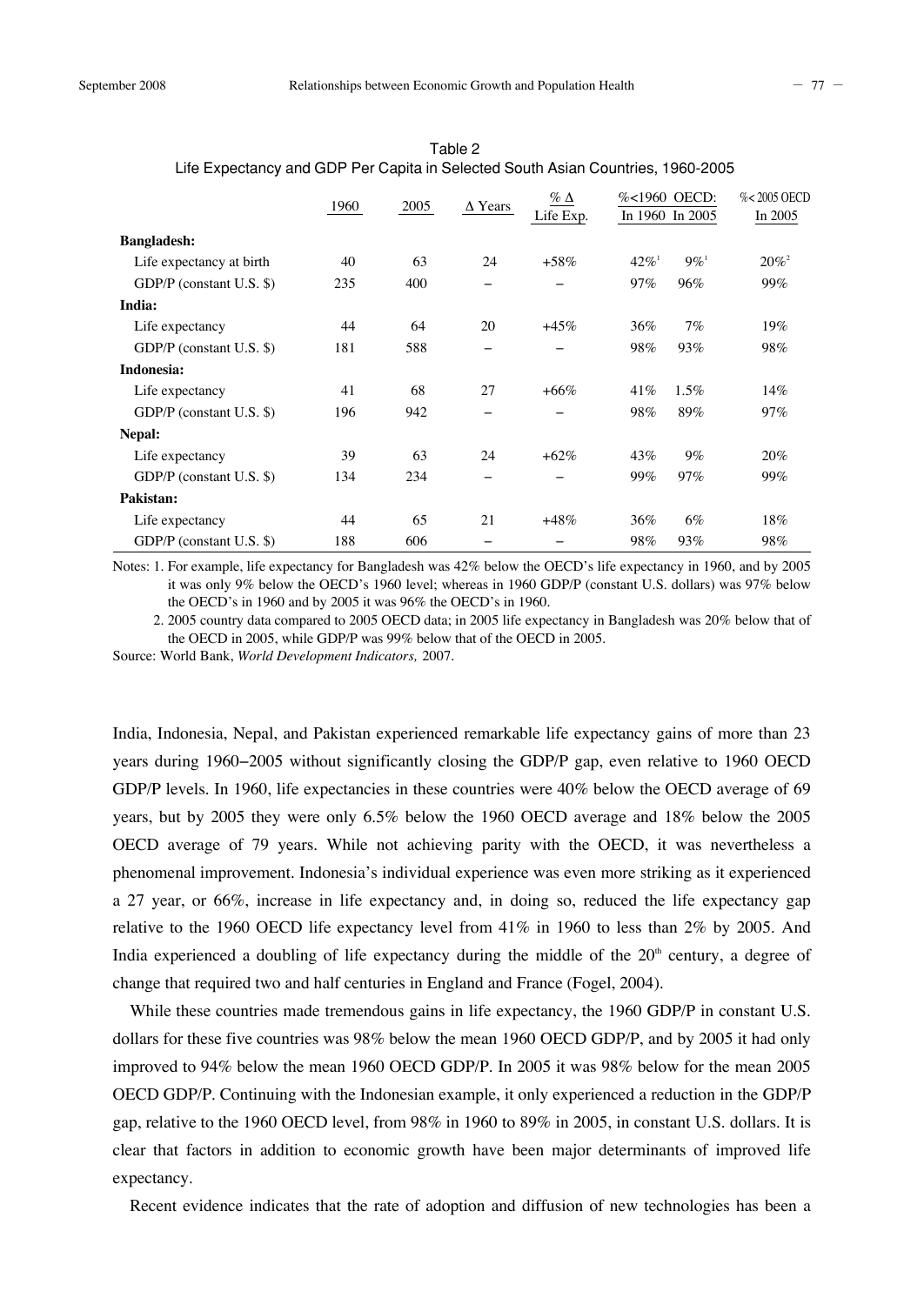major determinant of success in economic growth and human longevity, and variations in the degree of adoption and diffusion of new technologies have been a major explanator of the differences in economic and life expectancy improvements between countries. While higher incomes and better education contribute to reduced mortality (Currie et al., 2003), Jamison (2006) maintains that health knowledge and technology are responsible for as much as two−thirds of the tremendous decline in childhood mortality rates. In other words, some new technologies have spurred economic growth while new technologies available for disease prevention and treatment, such as a better understanding of germ theory, the filtration and chlorination of water supplies, and the development and dissemination of antibiotics and vaccines, have allowed for significant gains in life expectancy. Mosk and Johannson (1986) discuss the interaction of income and mortality in Japan and point to the Japanese adoption of public health technologies as a significant factor in the reduction of mortality rates. Deaton (2004) notes that while there is a strong inverse relationship between poverty and life expectancy, beyond the lowest income countries life expectancy and growth of income per capita have not been strongly correlated. Rather, the continued diffusion of health knowledge and technology has been the best approach to improving population health.

Recent research, controlling for variations in the rate of technology adoption and diffusion across developing countries, has shown that income is a less important determinant of infant mortality than had been shown in previous econometric research; however, education was found to be just as strong a determinant as before (Jamison et al., 2006). Ranis et al. (2000) found that investments in health and female education were important to human development, while the investment rate and income distribution were important to economic growth. They also point out that while human development and economic growth affect one another, countries which initially invest relatively more in human development are more likely to achieve a mutually reinforcing virtuous cycle over the long run. Howitt (2005) notes that improved health positively affects both economic growth and the development of human capital by allowing improved creativity, coping skills, and innovation.

# **III. The Impact of Health Status and Life Expectancy on Economic Growth**

Good health status is an important contributor to economic development. As Jamison (2006, p. 9) notes: "The dramatic mortality declines of the past 150 years––and their reversal in Africa by AIDS subsequent to 1990––have had major economic consequences." Population health has a significant influence on GDP. Empirical evidence indicates that improved health status is associated with improved economic performance, and diminished health status is associated with diminished economic performance. The evidence relating increased life expectancy (as opposed to health status) to aggregate economic outcomes, however, is somewhat mixed. While the preponderance of empirical evidence indicates that the impact of increased life expectancy on economic development is both positive and substantial, some recent evidence suggests that the impact is positive, but small.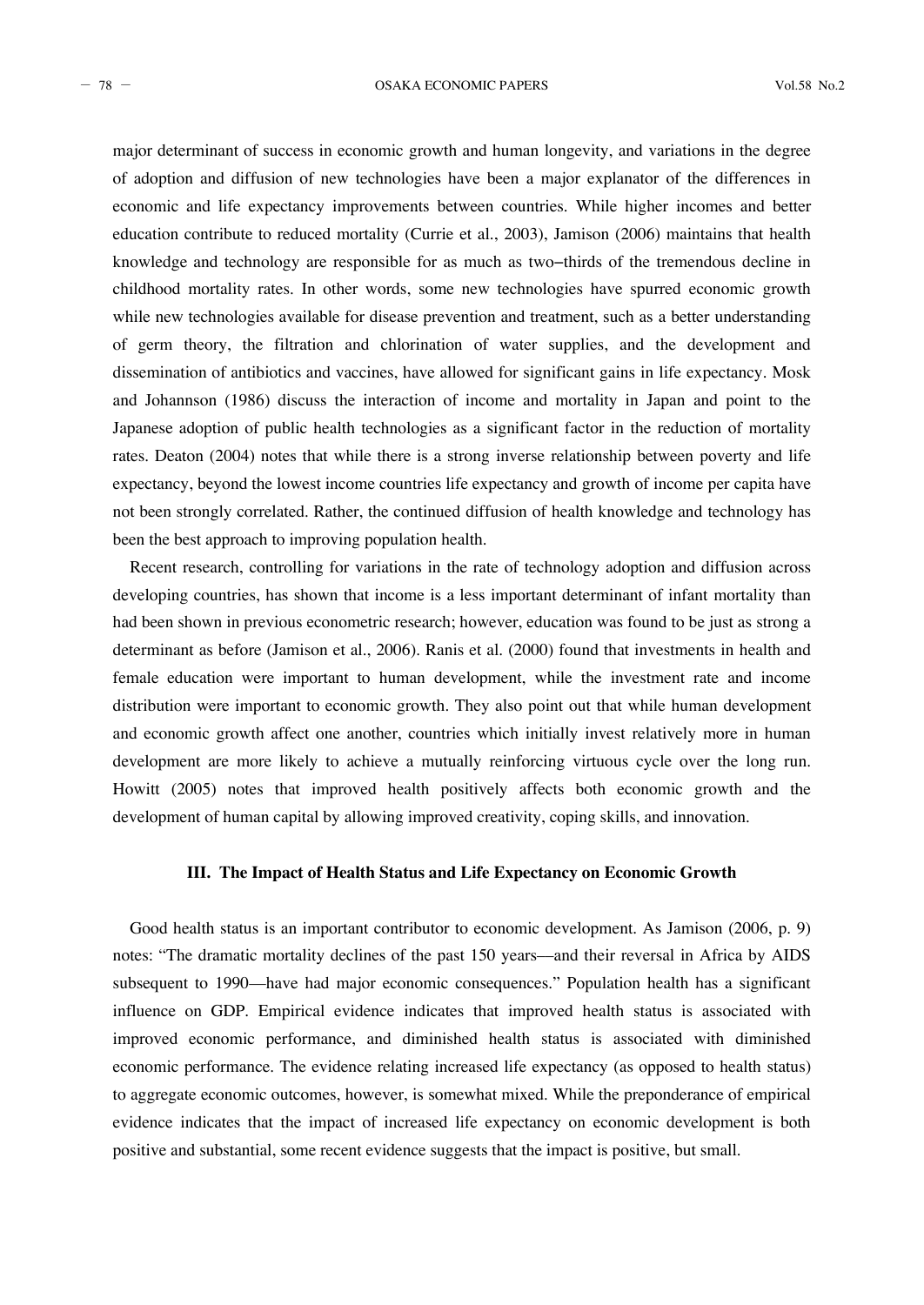#### *The impact of improved health status on economic performance*

Evidence from numerous studies indicates that improved health status has a significant, positive impact on economic performance and that it improves aggregate economic performance in low and middle income countries (Bloom et al., 2006; Jamison, 2006). There are multiple pathways from health to economic performance. For example, improved health increases productivity through the improved ability to perform physical labor, facilitates brain development and hence increases productivity, and results in increased life expectancy and increased savings as people prepare for the retirement that comes with increased longevity (Jamison, 2006). Evidence supports the view that health has an important impact on labor productivity. Studies using both experimental and non− experimental empirical methods have been used to document the positive impact of improved health on workers' productivity and earnings in low−income settings (Strauss et al., 1998).

Reinforcing this idea, Mayer−Foulkes (2004) notes that health and nutrition are not only objectives of economic development but also significant inputs in the development process. Looking at the intergenerational effects of human development, he concludes that early childhood nutrition and improved health contribute to long−run economic growth, helping to avoid a poverty trap which prevents human capital formation.

# *The impact of diminished health status on economic performance*

The economic impact of decreased health status resulting from widespread disease and malnutrition is also an important consideration. Reductions in labor productivity, human capital formation, savings rates, credit availability, and educational attainment and longevity can be devastating to an economy. Diminished health status and early childhood malnutrition can act as serious and long−term impediments to economic growth because they have a life−long influence on human capital accumulation (Mayer−Foulkes, 2004).

Bell et al. (2003) report that the AIDS epidemic has reduced annual rates of economic growth in heavily affected countries by 0.3 to 1.5 percentage points. The impact of poor health, and AIDS in particular, on small business economies can be ruinous (Chao et al., 2007). As Haacker (2004) notes: "HIV/AIDS, through its demographic effects and its social and economic consequences, has evolved into a major threat to economic development in many countries around the world." HIV/AIDS has caused numerous, quantifiable economic, social, and demographic effects on individuals, families, communities, and entire economies. Bell et al. (2004) conclude that HIV/AIDS is not only a threat to long−run economic growth but also a threat to current economic stability in countries, such as Sub− Saharan Africa, that are very seriously affected by the epidemic.

Poor population health can set off a downward spiral, causing poverty, further ill health, and an inability to afford treatment. High mortality rates among prime−aged workers deter the next generation from investing in education and increase the number of orphans. Savings rates and the availability of credit decline, and foreign investment is less likely due to the decline in human capital and in the quality of the workforce (Jamison, 2006).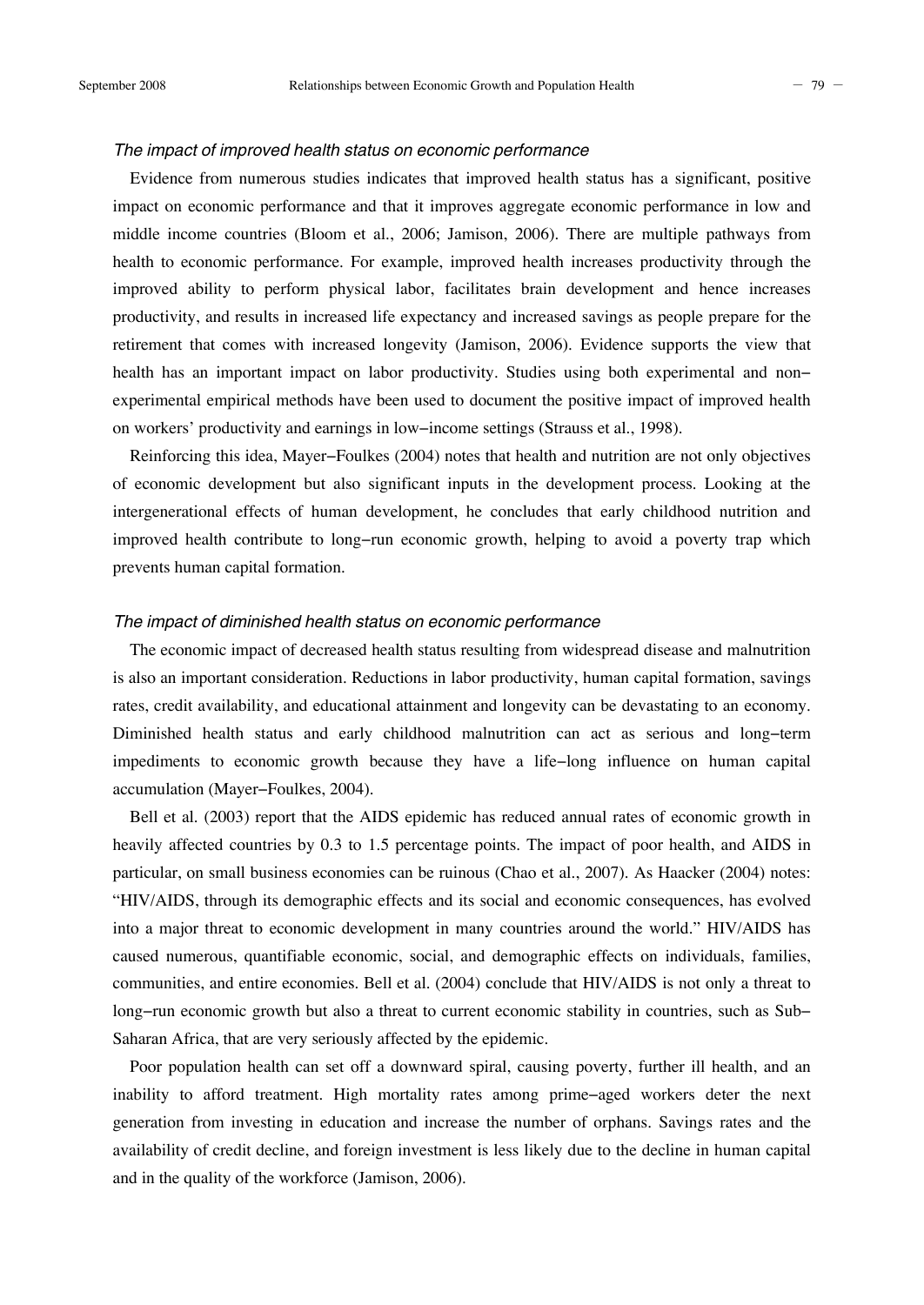# *The impact of increased life expectancy on aggregate economic performance*

Empirical evidence indicates that increased life expectancy has a positive impact on economic growth. Bloom et al. (2004), estimating a production function for aggregate economic growth, found a positive, sizable, and statistically significant effect on aggregate output. They conclude that the life expectancy effect in the growth regressions appears to be a real labor productivity effect and that, in the long run, increased life expectancy increases GDP per capita. Jamison et al. (2005) found that reductions in adult mortality explained 10 to 15 percent of economic growth in developing countries during 1960−1990. Investigating the impact of adult survival rates on GDP growth rates, Bhargava et al. (2001), using 5−year interval data, found positive effects in low income countries for the 1965− 1990 period. They conclude: "It is important to include investment in health as a tool of macroeconomic policy, due to the fact that differences in growth rates have been significantly explained by health differences."

Using data from 53 countries, Jamison, Lau and Wang (2004) reported that improvements in health accounted for about 11% of economic growth during 1965−1990. Using data for 48 of the countries, they extended their analysis to the year 2000, and the results were similar.

Evidence from Aguayo−Rico (2005), Ranis et al. (2000), Strauss et al. (1998), and numerous others cited in the literature provides substantial support of the hypothesis that increased life expectancy has a positive impact on economic growth<sup>1</sup>. Mayer–Foulkes (2004) notes that there is empirical evidence for Latin America that life expectancy changes impact income even after a lag of thirty years. Health improvements can also result in increased direct foreign investment. Foreign capital searches for a healthy, productive work force, improved quality of and economic returns on education, newly available resources from the diminished need for healthcare, and a demographic dividend with improved life expectancy (Jamison, 2006; Lopez−Casasnovas et al., 2005; Cutler et al., 2007).

A recent empirical study, however, reports contradictory results. Acemoglu and Johnson (2006) constructed an instrument for changes in life expectancy (predicted mortality) to estimate the impact on total GDP of 40 years of changes in life expectancy. According to their findings, the impact of improved life expectancy on the growth of GDP, while positive, is relatively small. While acknowledging the existence of a growing consensus that improving health can accelerate economic growth, they conclude that based on their study "there is no evidence that the large exogenous increase in life expectancy led to a significant increase in per capita economic growth."

# **IV. Health−Related Policies and Their Relation to Economic Growth**

Our concern in this section is with the impact of health−related policies on income, related indicators of economic growth, and on health. The impact of economic policies on health and economic growth will be addressed in the following section (Franzini et al., 2005).

<sup>&</sup>lt;sup>1</sup> See Table 1, Bloom et al. (2004) for a summary of related studies.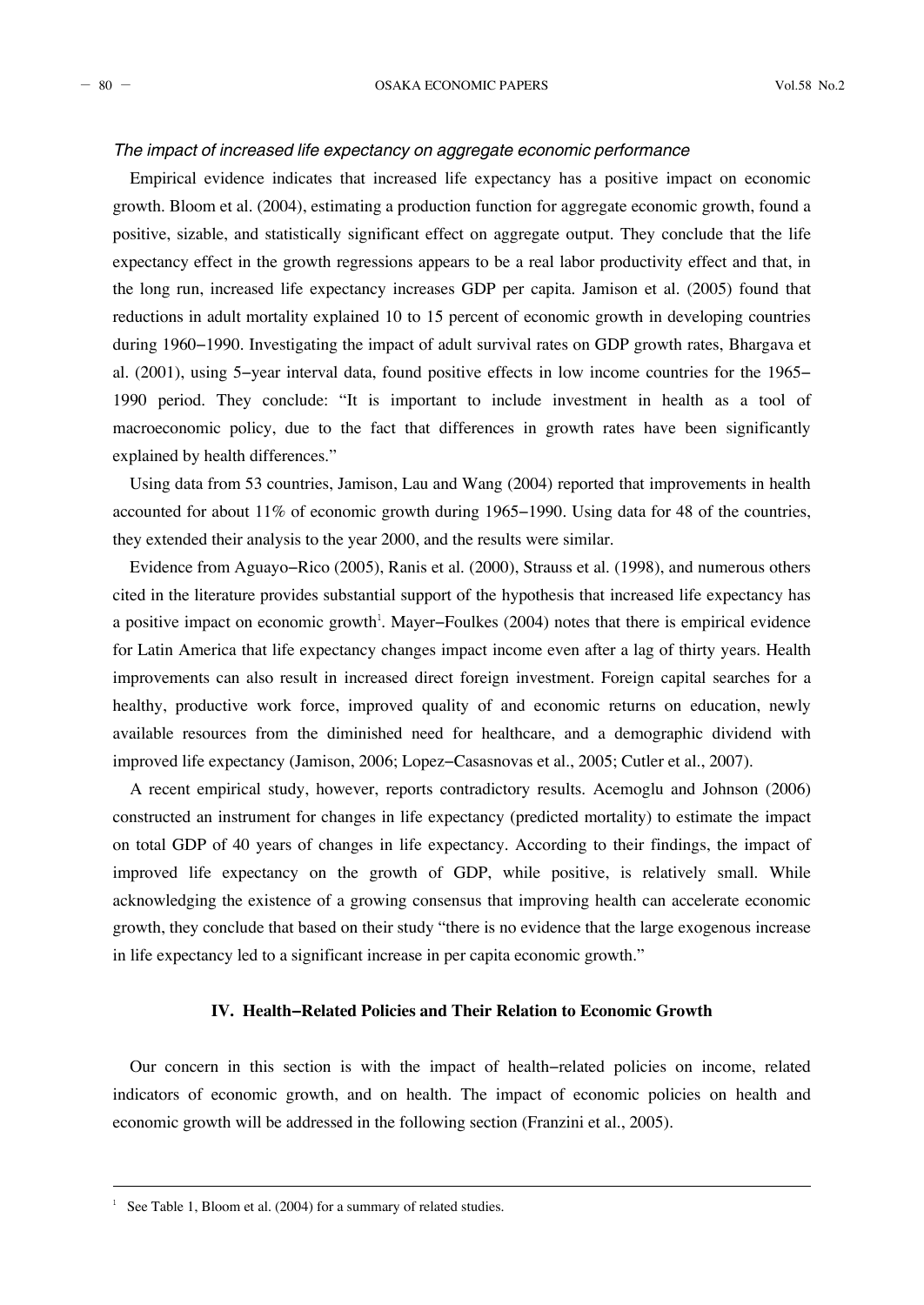#### *Infectious diseases and economic growth*

Prevention and control of diseases play an important role in achieving better population health. What distinguishes infectious from non−infectious diseases is that infectious diseases are exogenous. If you can avoid infection, you will avoid the disease. For most infectious diseases with known etiologies, there are preventive measures with varying levels of effectiveness. Preventive measures include vaccinations, protective equipment, environmental improvement, prophylactics, and pesticides. The likelihood of successful prevention and control of an infectious disease, therefore, may depend proportionally on the resources which are available to be used in the battle against it. This is one of the principle rationales for the inseparable relationship between economic growth and infectious disease.

Among infectious diseases, we have selected malaria, tuberculosis, and HIV/AIDS as areas of focus because these diseases have affected human health most substantially in low and middle income countries.

# *Malaria*

Malaria is a protozoal infectious disease transmitted to human beings by infected Anopheles mosquitoes. Following infection, there is an incubation period ranging from 7 to 30 days before symptoms appear. Common symptoms include fever, chills, sweats, headaches, nausea and vomiting, muscle pains, diarrhea, and malaise. Severe forms may include organ failure, delirium, impaired consciousness, and generalized convulsions, causing coma and death (http://www.who.int/malaria/faq. html#howtransmit, http://www.cdc.gov/malaria/disease.htm). Each year half of the world's population is at risk from malaria, and more than 500 million fall ill from it. More than a million deaths are due to malaria every year; approximately 90% occur in Sub−Saharan Africa, mostly among children.

Malaria is curable with adequate and prompt treatment. Preventive and curative approaches to reduce infection, incidence, and death have been widely used. Nevertheless, malaria is still ranked as the ninth leading cause of death in low and middle income countries, accounting for 2.5% of total deaths (Lopez et al., 2006). Children and pregnant women are at the highest risk for death from the disease. In addition to being a direct cause of mortality, malaria contributes to other health issues such as anemia, adverse birth outcomes, and impaired learning (Malaria Fact Sheet No. 94, WHO, 2007). It also contributes to overall child mortality. Malaria is the eighth leading cause of lost disability adjusted life years (DALYS) in low and middle income countries, causing 39.96 Million lost DALYS in these regions (Lopez et al., 2006).

#### 1. Relationship between malaria and economic development

Empirical studies have established the relationship between economic growth and malaria prevalence: economic growth rates are much lower in countries with endemic malaria, and poverty is likely to be predominant in areas where malaria is prevalent (Sachs and Milaney, 2002). Sachs et al. (2002) state: "Where malaria prospers most, human societies have prospered least." There is a strong correlation between malaria and poverty, and in countries with endemic malaria, the level and growth rate of GDP per capita are much lower than in countries without endemic malaria. The impact of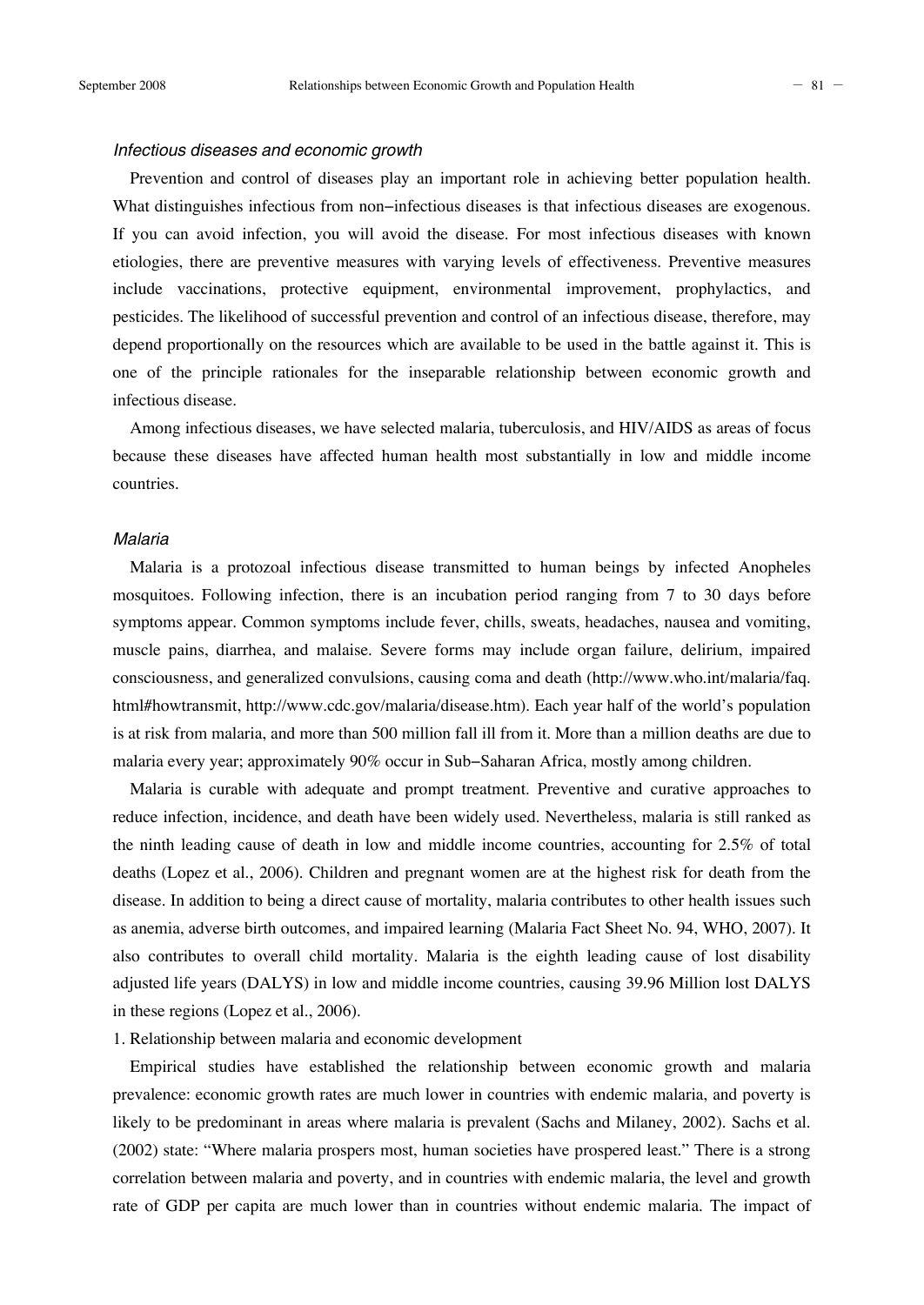- 82 - OSAKA ECONOMIC PAPERS Vol.58 No.2

malaria is felt through increased morbidity, increased mortality, reduced fertility, and through all the additional consequences that these problems imply. Malaria traps occur when reduced health negatively impacts income, which makes treatment unaffordable, thereby perpetuating poor health and reduced income and making development impossible. In other words, malaria causes poverty. Gollin et al. (2007) report that in 1995, in 106 countries with serious malaria burdens, the disease accounted for a loss of over \$3,000 in income per capita. Gallup et al. (2001) compared GDP and malaria status among countries and found that GDP per capita was much higher in non−endemic countries than in endemic countries. Controlling for multiple economic, population health, and geographic factors, this study also showed that the economic growth rates in malaria−endemic countries were 1.3 percent lower for the 1965−1990 period.

While many developing countries have not been successful in controlling malaria, some have (Barat, 2006). For example, successful government efforts in the 1990s resulted in a substantial decline in malaria cases in Vietnam, resulting in improved population health and increased household income (Laxaminarayan, 2004). Success against malaria requires careful planning and the commitment of adequate resources. While economic improvement is not a sufficient condition for controlling malaria, it is certainly more feasible to make the necessary resources available in an environment of economic growth (Worrall et al., 2005).

With improved availability of medication and preventive equipment and with increased efforts both domestically and internationally, malaria incidence and deaths have declined substantially. There are areas, however, where malaria is still a significant burden. Additionally, global climate change has affected the mosquito habitation, and a geographical change in malaria−affected areas may occur. Increasing drug resistance poses another threat to malaria control because the new treatment necessary to fight the disease is more costly than conventional treatment. Finally, the interaction of malaria with HIV/AIDS is of increasing concern as the geographical areas affected by these diseases overlap. The resulting co−infections have increased the already heavy burden on these societies. Studies of malaria and HIV/AIDS interactions in Sub−Saharan Africa suggest that higher HIV/AIDS prevalence has resulted in increased malaria incidence (Abu−Raddad et al., 2006; Korenromp et al., 2005). Further research focusing on the interaction of these public health threats is needed. Despite the progress against malaria, there is still a need for continued prevention efforts and increased access to curative services.

# 2. International coalition against malaria

During the World Health Organization's malaria eradication campaign in the 1950s and 1960s, the incidence of malaria declined rapidly (UNICEF et al., 2003). The later efforts of the campaign, however, began to focus on control of the disease rather than eradication, and, after decades of indifference, malaria re−emerged as a very significant problem in the 1990s. In countries where malaria is transmitted intensely, as much as 40% of public health expenditures and many of the available hospital resources may be directed toward this disease.

In response to this crisis, The Roll Back Malaria (RBM) Partnership was launched by the WHO, the United Nations Children's Fund, the United Nations Development Program, and the World Bank in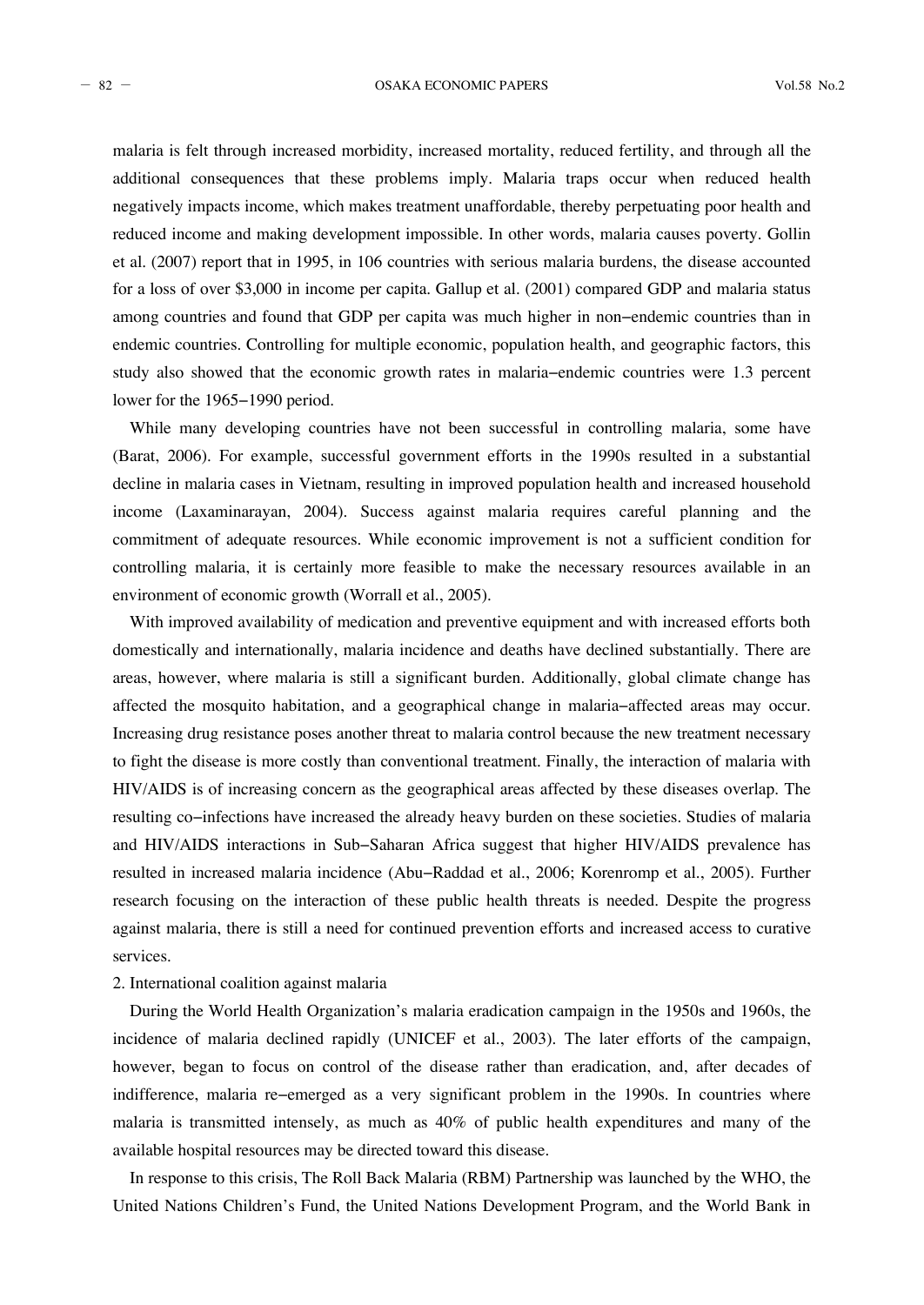1998 (RBM website). The RBM Partnership has significantly expanded its control efforts by involving governments of malaria−endemic and donor countries, international organizations, private foundations, private corporations, non−governmental organizations, and research and academic institutions (WHO, 2005). RBM's objective is to reduce malaria−associated mortality by 50% by 2010 and 75% by 2015. The cost of achieving this goal is estimated to be US \$3.8−4.5 billion per year (Kiszewski et al., 2007).

# *Tuberculosis*

Tuberculosis is one of the primary causes of infectious disease mortality in the world. It is caused by *mycobacterium tuberculosis* and is transmitted through the air from one person to another (CDC). Even though a person may be infected with tuberculosis (latent tuberculosis infection, LTBI), he/she will have no symptoms and cannot spread the disease unless he/she develops active tuberculosis. Prophylactic intervention is available to prevent development of active tuberculosis from LTBI. Although most cases of active tuberculosis can be treated with anti−tuberculosis drugs, drug−resistant strains are becoming a greater public health issue.

According to the WHO, one third of the world's population is estimated to be infected with tuberculosis, with 8.8 million new cases and 1.6 million deaths in 2005 (WHO, 2007a). Although the aggregate incidence of tuberculosis has leveled off, it is not equally distributed among or within countries. The WHO has identified 22 countries as high−burden in which 80% of the world's new cases occur. The WHO's list includes six Asian countries which account for half of the world's new cases each year (WHO, 2007a). Most of these high−burden countries are also low and middle income countries. Among these low and middle income countries, tuberculosis was ranked the eighth leading cause of deaths in 2001 (Lopez et al., 2006). Among adults (aged 15−59) in those countries, it was the third leading killer next to HIV/AIDS and ischemic heart disease in 2001, accounting for 7% of total adult death (Lopez et al., 2006).

# 1. Relationship between tuberculosis and economic development

Although the relationship between economic development and infectious disease has been widely recognized, there are relatively few empirical studies which have focused only on tuberculosis, rather than on tuberculosis in combination with HIV/AIDS.

Examining the impact of tuberculosis in the Philippines during 1997−2001, Peabody et al. (2005) found that tuberculosis incidence increased among adults as household income fell. After controlling for demographic factors, they found that a  $10\%$  increase in income was associated with a  $2\%$  decrease in tuberculosis prevalence. Both males and females with tuberculosis had lower wages than those without it, and aggregate income loss due to tuberculosis was estimated to be US \$145 million in 1997. Kamolratanakul et al. (1999) interviewed tuberculosis patients to examine the economic impact at the household level and found that patients with incomes below the poverty line spent more than 15% of their annual income on the diagnosis and treatment of tuberculosis. In addition, more than 10% of patients in this income group had to sell their property or borrow from banks to finance the illness−related expenses.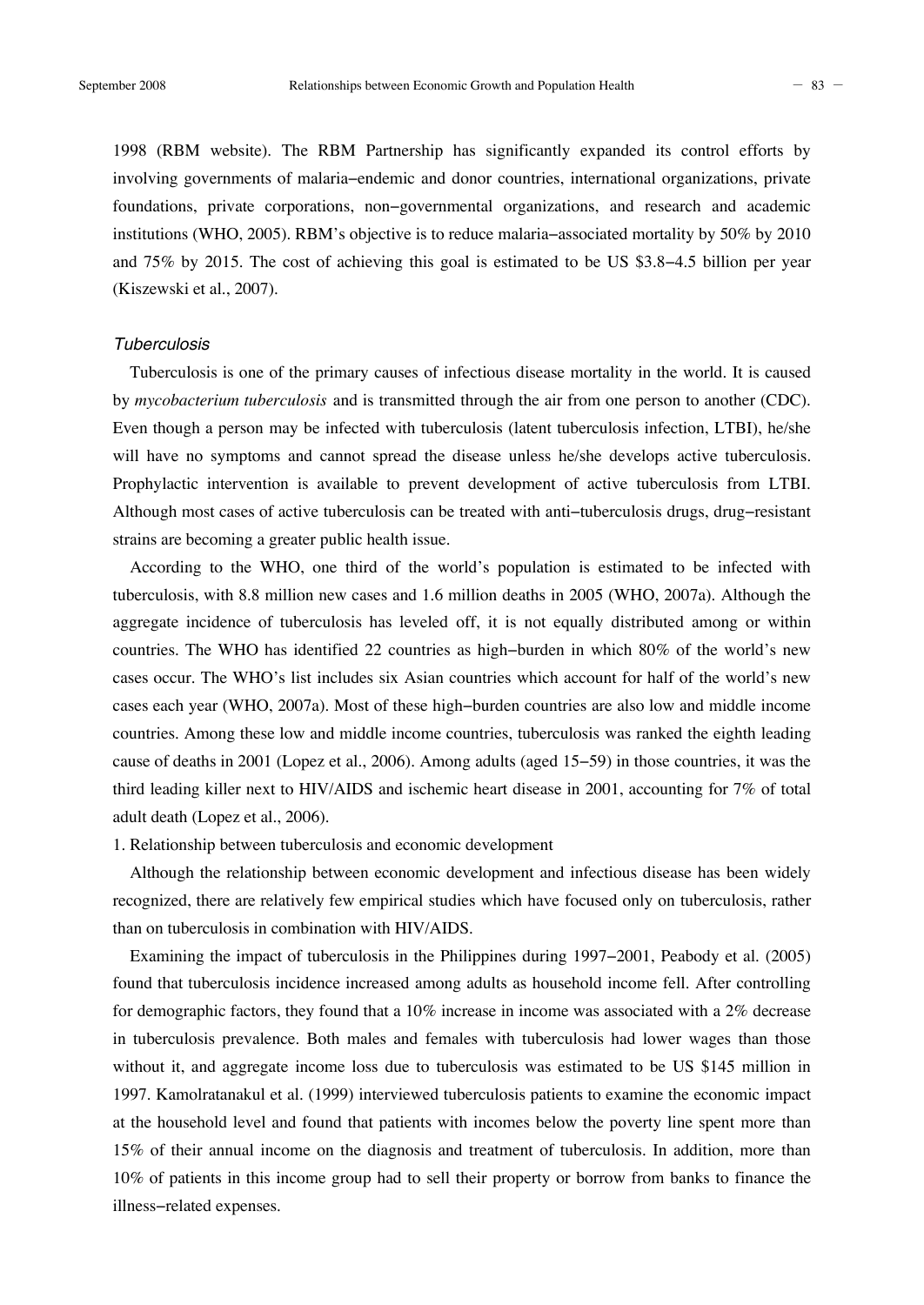- 84 - OSAKA ECONOMIC PAPERS Vol.58 No.2

Malnutrition negatively influences cell−mediated immunity, which plays a critical role in fighting tuberculosis, and the likelihood of developing tuberculosis increases among the malnourished (Chandra, 1996). Because malnutrition is closely related to economic status, poor nutritional status resulting from poverty may explain some of the relationship between tuberculosis and economic development. The economic burden of tuberculosis is substantial. Lopez et al. (2006) estimated that it resulted in 35.87 million disability adjusted life years (DALYs) lost in 2001, a magnitude clearly sufficient to have a negative impact on economic growth.

The relationship between tuberculosis control and economic growth raises several concerns. First, the co−morbidity of tuberculosis and HIV/AIDS can be devastating. The presence of HIV/AIDS increases the risk of tuberculosis infection, and, together, these diseases exacerbate existing population health and economic burdens. More rigorous interventions should be directed to these areas. Second, although tuberculosis is curable, some strains of tuberculosis have developed resistance to first−line drugs, making treatment more expensive and increasing its economic burden. Early detection and completion of adequate treatment is important to prevent drug−resistance. Third, more research is needed to examine the micro−level economic impact of tuberculosis to allow decision makers to make more fully informed funding decisions.

#### 2. International coalition against tuberculosis

International organizations and governments have been making efforts to combat tuberculosis, and the incidence of this disease has decreased. Despite their efforts, however, tuberculosis still affects millions of people living in poverty. Tuberculosis has been a global concern for decades, but the level of concern was amplified in the 1990s when the WHO declared tuberculosis to be a global emergency and established tuberculosis intervention goals at the 1991 World Health Assembly (WHO, 2006a). Although some of the goals have not been met, the situation has improved as global efforts to fight the disease have continued (Dye et al., 2007).

In 2000, The Stop TB Partnership was established to promote political and community action to control tuberculosis. The Partnership includes international organizations, public and private donors, governments, NGOs, and individuals. To help achieve the Millennium Development Goals for tuberculosis control, the organization developed the Global Plan to Stop TB 2006−2015. The cost of implementation is estimated to be US \$56 billion over 10 years (Maher et al., 2007). The global cost− effectiveness per DALY averted is estimated to be US \$157 (Laximinarayan, 2004; Maher et al., 2007).

The Global Drug Facility was established in 2001 under the WHO administration and the Stop TB Partnership secretariat. Its aims are to ensure efficient distribution of anti−tuberculosis drugs and access by linking demand and supply, monitoring and evaluating competitive outsourcing and product standardization, and encouraging the private and public sectors to collaborate to improve efficiency. It is a unique, innovative model that has been replicated in other disease areas (Matiru et al., 2007; the Global Drug Facility website), and it has succeeded in distributing nine million courses of anti− tuberculosis drugs in 78 countries (Matiru et al., 2007). In close coalition with other global agencies, including the Global Fund, the World Bank, and UNITAID, The Global Drug Facility has established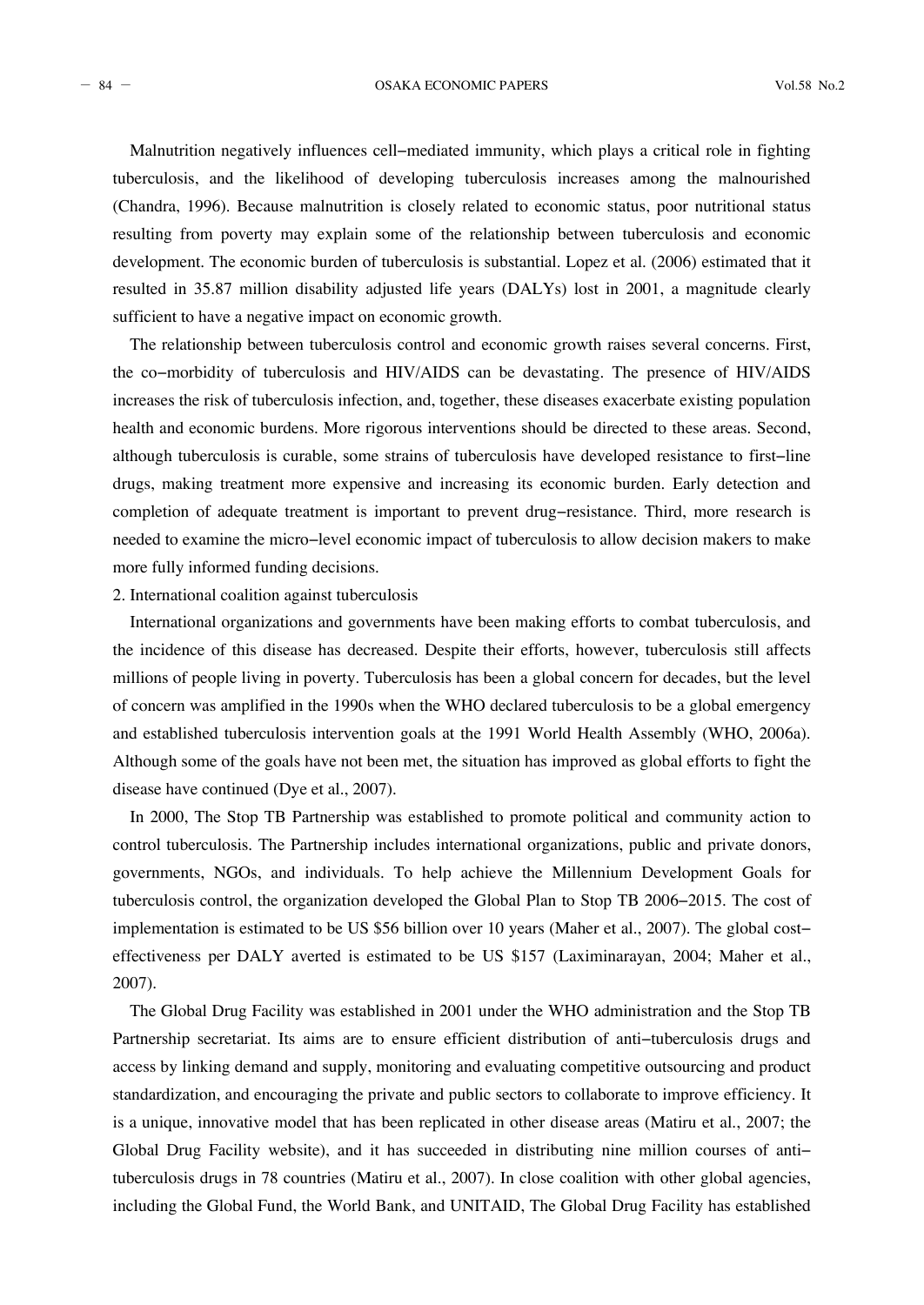the goals of providing both new and conventional treatments and diagnostic products and ensuring drug manufacturing capacity and the sustainability of drug supplies (Matiru et al., 2007).

The Global Fund to Fight AIDS, Tuberculosis and Malaria was established in 2002. Its objectives were to increase resources for the control of the three diseases and to distribute these resources to the areas in need. Building partnerships with governments, civil society organizations, private sectors, and communities, the Global Fund plays an innovative role as a financing mechanism rather than as a provider of interventions (Global Fund, 2007b). By the end of 2006 the Global Fund had signed 410 grant agreements for US \$5.3 billion in 132 countries and had disbursed US \$3.24 billion to grant recipients in the three years since its establishment. It is estimated that US \$8−10 billion per year are needed to achieve the Millennium Development Goals by 2015 (Global Fund, 2007a). Given the tremendous cost necessary to fight these diseases, success will not be feasible without significant donor country participation.

# *HIV/AIDS*

In 2006, HIV/AIDS caused 2.9 million deaths and affected 39.5 million lives around the world (UNAIDS Report 2006). There are 11,780 new cases per day, or 4.3 million per year, and more than 95 percent of these cases are in low and middle income countries (WHO). In some African countries where HIV/AIDS is highly prevalent, life expectancy at birth has dropped to less than 40 years of age (World Bank).

In 2005 HIV/AIDS was the leading cause of death among adults aged 15−59, and it resulted in 70.80 million DALYs lost in low and middle income countries. In Sub−Saharan Africa it accounted for 16.5% of aggregate health−related DALYs lost (Lopez et al., 2006). The impact of the HIV/AIDS epidemic is enormous; with severely limited resources, strategies to alleviate the impact of the disease must involve multilateral relationships.

#### 1. Relationship between HIV/AIDS and economic development

The World Bank and the WHO have made continuous efforts to quantify the socio−economic impact of the HIV/AIDS epidemic by considering the costs of the treatment and preventive programs initiated by each organization in cooperation with the governments of affected countries.

A study co−initiated by the World Bank and the International HIV/AIDS alliance in the Ukraine estimated the macroeconomic costs of HIV/AIDS and the impacts on both the labor force and government revenues (World Bank, 2006). Analysis of the labor force impact was based on a demographic projection that the labor force will shrink by 2.3 million between 2004 and 2014, thereby changing the pattern of employment. By applying three scenarios of the HIV/AIDS pandemic, projections were made for the working−age population, for the labor force, and for employment and unemployment. It was estimated that by 2014 the HIV/AIDS epidemic will cause an additional decline of 0.8−1.4 percent in the working−age population and a 1.0−1.7 percent decline in both the labor force and employment. And, before developing AIDS, those infected with HIV become progressively more ill, requiring leave from work and temporary disability benefits.

In another analysis the study applied a simple growth model based on a hypothetical "no−AIDS"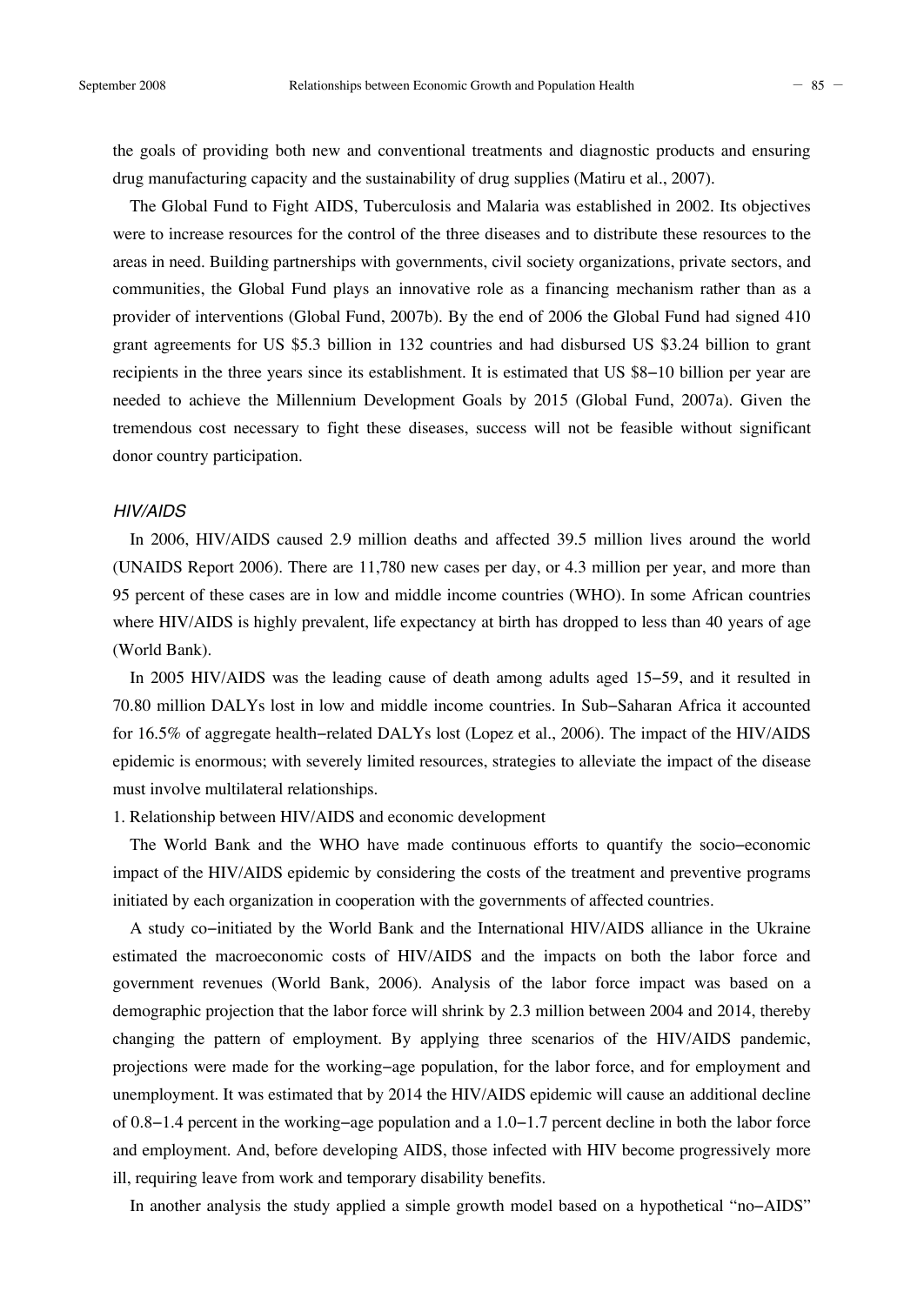baseline to two scenarios of the epidemic. It found the following compared to the 2014 baseline:

- A reduction in the level of output in constant prices of 0.7 percent (optimistic scenario) or 1.3 percent (pessimistic);
- An unchanged per capita output;
- A reduction in average GDP growth rate of 0.06 −0.11 percent;
- A reduction in capital stock of 0.2−0.3 percent;
- A reduction in labor supply of 1−1.5 percent; and
- A reduction in investment of 0.7−1.3 percent.

In another analysis, a macro−econometric model was used to estimate the economic costs of Ukraine's epidemic. Total welfare and GDP decrease substantially under all scenarios. Increased expenditures on care and treatment cause a decrease in savings and investment. In the pessimistic scenario, an HIV/AIDS–induced loss of labor and labor productivity, a reduced marginal product of capital, and a 7 percent reduction in the real rate of return to capital, result in a decline in private investment of 9 percent. The reduction in labor productivity is the strongest determinant of the negative impact, followed by the reduction in labor supply. Increased public spending yields a smaller effect. The return to labor declines in all but the optimistic scenario. Separating the effects of reduced labor supply and lower productivity, skilled and highly skilled labor become scarcer, and their wages go up. Overall labor productivity, however, acts in the opposite direction, pushing wages down, and the combined effect is a drop in wages.

In an interesting study, Bell et al. (2006) examined the relationship between human capital formation as affected by HIV/AIDS and economic growth. High adult mortality due to the AIDS epidemic constrains human capital development and economic growth in Kenya. Bell tested this relationship by developing a model with three overlapping generations, calibrating it to demographic and economic conditions from 1950−1990. He then performed simulations under alternative demographic assumptions for the period ending in 2050. Based on his model, he has estimated that the AIDS epidemic will delay the attainment of given levels of human capital by about a decade.

2. International coalition against HIV/AIDS

The international community has made combating HIV/AIDS a priority. Of eight key areas covered by the Millennium Development Goals, six of these areas––reduced poverty and child mortality, increased access to education, gender equality, improved maternal health, and efforts to combat major infectious diseases––are severely undermined by high rates of HIV/AIDS in low and middle income countries. At the June 2006 General Assembly High−Level Meeting on AIDS, United Nations Member States reaffirmed their commitment to fight this disease (WHO).

In April 2007 the World Bank introduced a new health, nutrition, and population sector strategy which is dedicated to key challenges in the fight against the HIV/AIDS pandemic (World Bank, 2007). The strategy emphasizes that increasing and sustaining prevention and treatment will be supported by the World Bank's continuing and expanded financial assistance. In particular, the World Bank will focus on strengthening the health system to improve and expand HIV prevention, treatment, and care. Plans to strengthen the health system include: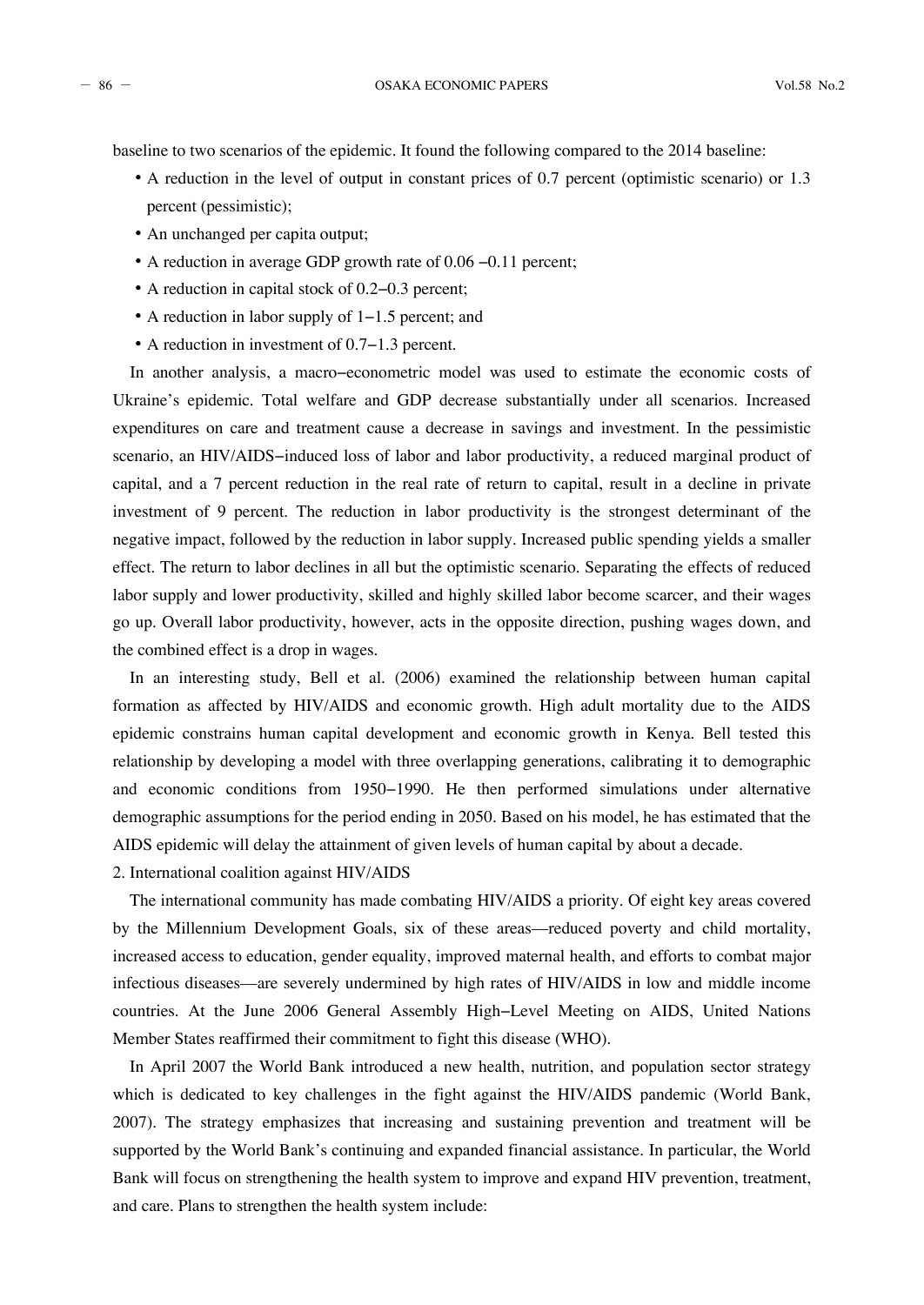- Integration of HIV/AIDS and health system programming;
- Financial interventions that are important for controlling the HIV epidemic or the health situation that might otherwise be neglected; and
- Systematic identification, monitoring, and evaluation of country−based World Bank assistance to HIV/AIDS programs and to the health sector.

Within the UN system, the WHO strongly endorses "scaling up HIV treatment, care, and prevention services through the health sector, including targeting appropriate technical and financial assistance, and monitoring progress" (WHO).

Several studies have provided evidence of efficient treatment alternatives for scaling up prevention and treatment of HIV/AIDS. Bollinger et al. (2007) found that the costs per case of averting HIV/ AIDS was US \$1,000 and that such interventions should be a priority on the World Bank's HIV/AIDS agenda. In another study, Ravenga (2006) investigated the cost effectiveness of antiretroviral therapy (ART) in Thailand and found that the most cost−effective policy option resulted in US \$736 per discounted life−year saved. Given the national HIV/AIDS policy to provide first−line therapy only, Thailand is seeking to provide ART as the standard of care to a large number of people with symptomatic HIV disease.

The impact of the TRIPS (Trade Related Aspects of Intellectual Property Rights) Agreement and the Doha Declaration on the availability of needed pharmaceuticals in low and middle income countries are addressed in the following section V. of the paper.

#### *Malnutrition*

Malnutrition is caused by insufficient nutritional intake, infection and disease, inappropriate feeding practices, poor health care provision, absence of proper sanitation, and the absence of safe water supplies (UNICEF website; Blossner et al., 2005). In 2004 more than 820 million people, or 16% of the population in low and middle income countries, were suffering from malnutrition caused by undernourishment––food consumption continuously below minimum dietary energy requirements (World Food Program, 2007; World Bank, 2007). While this represented an improvement compared to the 20% undernourishment rate for this population in 1992, malnutrition was still the leading health risk in low and middle income countries.

Although malnutrition affects all segments of the population, its impact on women and children is particularly dire. Malnutrition exacerbates immune system problems, making those affected more susceptible to infection, and it impedes the mental and physical development of children and fetuses (Walker et al., 2007; Engle et al., 2007; UNICEF website; Chandra, 1996). Malnourished mothers are more likely to have low birth−weight babies and are more vulnerable to infection, disease, and premature death (Blossner et al., 2005; Walker et al., 2007). Malnutrition accounts for more than half of child mortality (Pelletier et al., 2003), and nearly 9% of the aggregate disease burden in affected countries is caused by malnutrition−attributable disease among children (Lopez et al., 2006).

1. Relationship between malnutrition and economic development

Research indicates a positive relationship between economic development and improved nutritional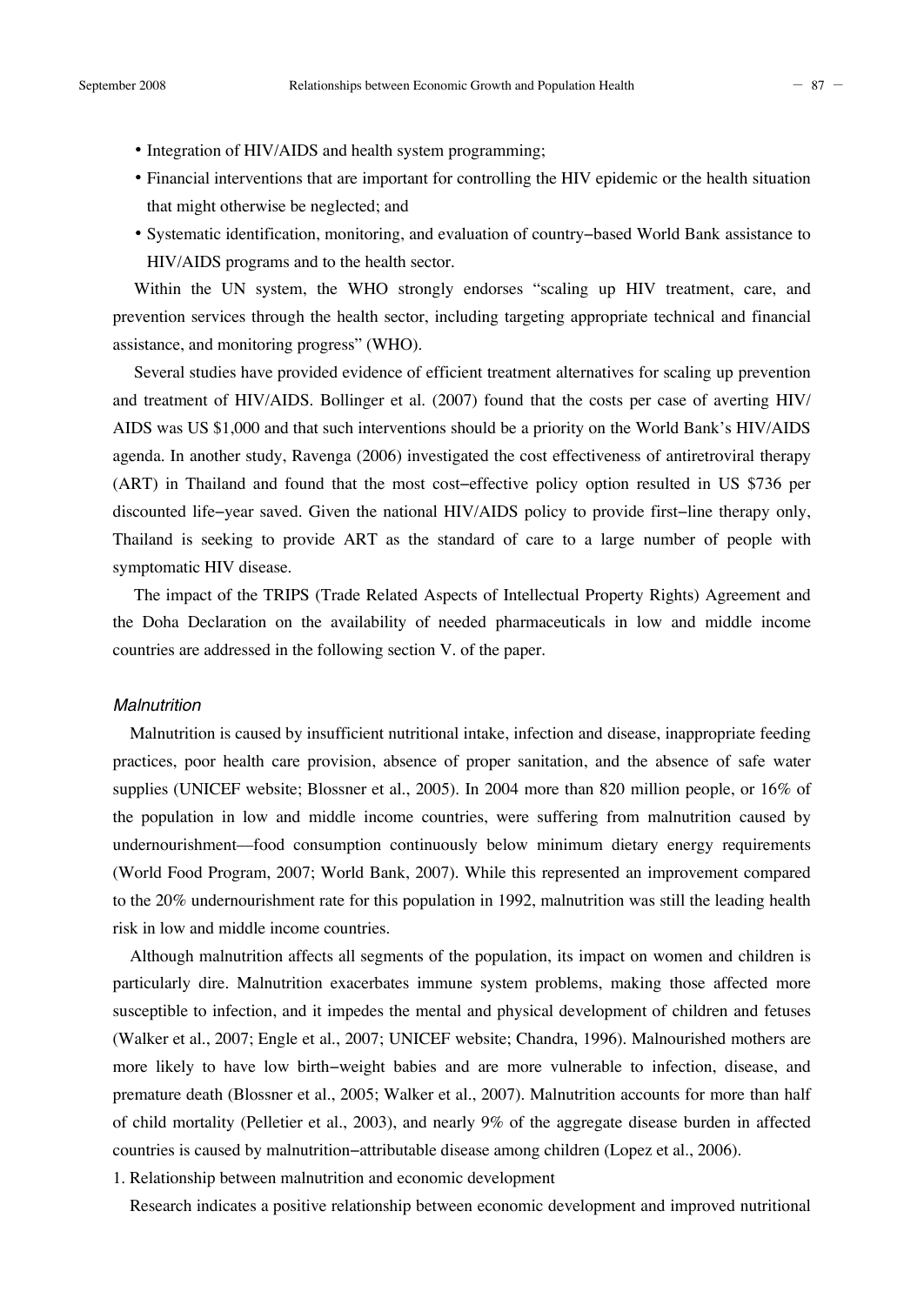- 88 - OSAKA ECONOMIC PAPERS Vol.58 No.2

status. Based on household surveys and malnutrition rates in 12 countries, Haddad et al. (2003) estimated that a 10% increase in income decreased the rate of malnutrition by as much as 5%. Alderman et al. (2007) found that nutritional improvement also contributes to economic development by increasing productivity and saving resources.

Malnutrition can have a negative, long−term impact on development (Blossner et al. 2005; Walker et al. 2007; UNICEF website). In a study of twins, Behrman et al. (2004) found a negative association between the incidence of low birth−weight babies and GDP per worker. Behrman et al. also found that increased birth−weight increases educational attainment, adult height, and earnings, along with the associated long−term social benefits.

In their first 5 years, children are particularly vulnerable to developmental risk factors such as poverty, lack of adequate nutrition, health problems, and a lack of cognitive stimulation. Grantham− McGregor et al. (2007) show that stunted development and poverty in early childhood are closely related to poor developmental performance and educational attainment, causing poverty risk factors to be passed to the next generation. Walker et al. (2007) identify a lack of nutrients (such as iron and iodine), growth retardation, and an inadequate environment for cognitive stimulation as risk factors that inhibit children's developmental potential.

2. International coalition against malnutrition

The first goal of the Millennium Development Goals (MDGs) is to "halve, . . . by 2015, the proportion of people who suffer from hunger." Between 1990 and 2005, many developing areas saw a reduction in the incidence of underweight children, age five years and under (United Nations, 2007). The problem, however, is still widespread. Significant disparities remain, particularly in South Asia and Sub−Sahara Africa, which account for the majority of children living in hunger (United Nations, 2007).

UN agencies such as UNICEF, the WHO, and the Food and Agricultural Organization, international organizations such as the IMF and World Bank, and governments are working together to achieve the MDGs in collaboration with NGOs and private sector organizations. It is estimated that an additional US \$25−50 billion annually will be needed to achieve the MDGs by 2015 (Global Monitoring Report, World Bank, 2007). The MDG project recommends substantial financial support from donor and recipient countries, but while funding from donor countries is increasing, it is not clear whether sufficient support will be forthcoming (Atkinson, 2006; Sachs et al., 2005).

# *Fertility and Reproductive Health Issues*

The UN Millennium Project has concluded that promoting reproductive health is necessary to achieve the MDG goals and that investment in reproductive health and gender equality will have long−term economic development benefits (UNFPA State of World Population 2005). Evidence indicates that simultaneous investments in country−level distribution of reproductive health information and services, provision of education for girls and women, and promotion of economic rights for women are effective in stimulating a country's development (Malhotra et al., 1999; United Nations Population Fund, 2005). Moreover, women's control over their reproductive rights gives them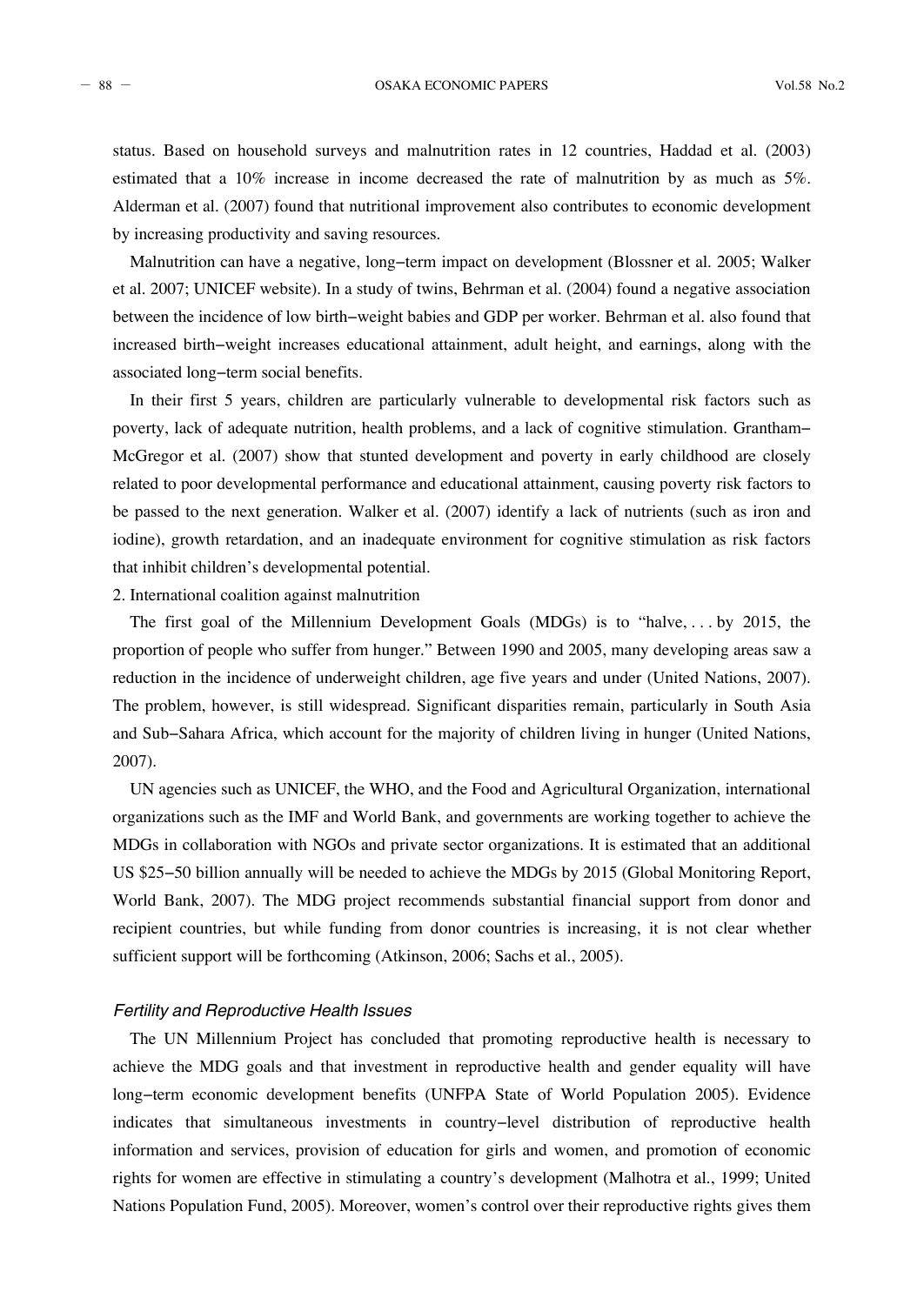the opportunity to pursue other productive activities and to secure both stable employment and higher wages. It is estimated that poor reproductive health reduces the overall productivity of women by 20% (Anonymous, 2004). In the Philippines, women with 1−3 pregnancies have twice the income growth of women with more than 7 pregnancies (United Nations Population Fund, 2005). The evidence affirms that access to family planning could prevent unintended pregnancies and reduce maternal deaths by 100,000 per year, or by 20−35%, and prevent 20 times as many serious maternal injuries and disabilities. Nevertheless, almost all (99%) of maternal deaths still occur in low and middle income countries (United Nations Population Fund, 2005).

In poor income countries, higher education for girls has a highly positive effect on economic development as it empowers girls to delay marriage and childbearing and thus allows them to acquire skills to improve economic conditions for themselves and their families. In the poorest regions of the world, however, more girls than boys are out of school. Evidence shows that South Korea, Taiwan, and Thailand have "successfully eradicated the harmful traditional practice of child marriage" and have thereby gained opportunity and economic growth. These countries have improved educational and employment options for girls and decreased birth and mortality rates. Countries with high rates of child marriage, on the other hand, including some countries in Africa, Asia, and the Middle East, have high birth, mortality, and poverty rates as well as lower levels of economic growth and other indicators of development, such as schooling, employment, and access to health care (United Nations Population Fund, 2005).

Fertility rates have decreased since 1960 when reliable contraceptive methods became available. Recent data indicate that family planning reduces fertility, improves women's productivity and family well–being, and eventually promotes economic growth. Holloway (2002) notes that reduced micro– level fertility may result in aggregate economic growth within a generation. Evidence of reduced fertility rates and subsequent economic development is clear among the "Asian Tiger" economies (Maliksi, 2007; Holloway, 2002; United Nations Population Fund, 2005).

# **V. Economic Policies and Their Relation to Population Health and Economic Growth**

# *Microfinance*

The majority of the population in low−income countries lives in rural areas, does not participate in the formal economy, and historically has not had adequate access to credit or other financial services. It is very difficult, therefore, for these people to escape poverty. The spread of microfinance, first developed in Bangladesh in the 1970s, has made an important contribution in the fight against rural poverty and poor population health. The subsequent efforts of a variety of organizations (governmental agencies, private banks, and international organizations) have expanded the availability of microcredit, micro−savings, microinsurance, and other microfinancial services to millions of people in low income countries on five continents (Asian Development Bank, 2000).

By targeting production rather than consumption with very small, unsecured loans, microfinance has been successful in contributing to self−sustaining, or virtuous cycles, of family level economic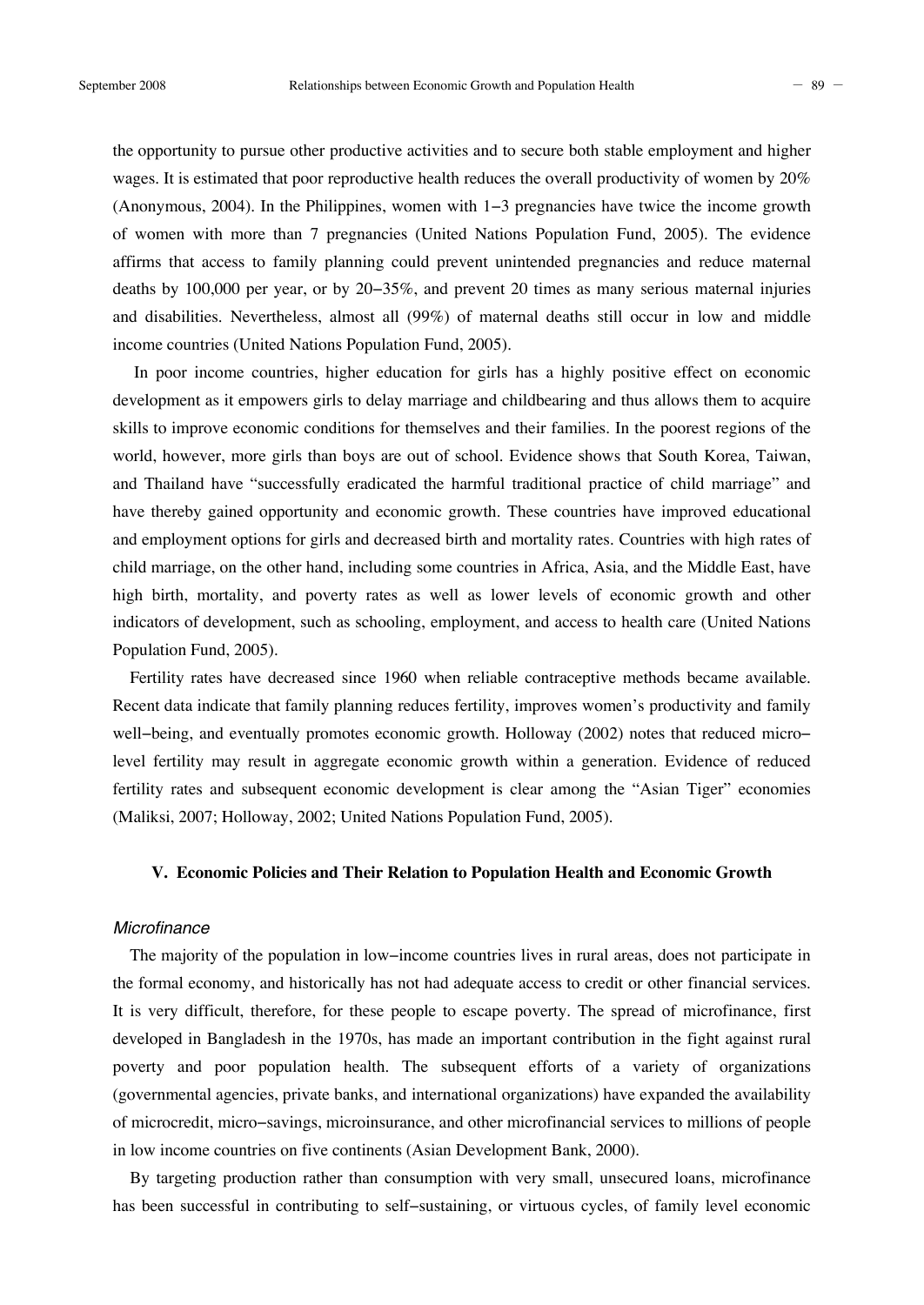$-90 -$  OSAKA ECONOMIC PAPERS Vol.58 No.2

growth (Bloom et al., 2004a). By providing much needed capital, these loans help remove a major constraint to development. Over 95% of borrowers in these programs have been poor women in rural areas (Asian Development Bank, 2000), and the empirical evidence indicates that these efforts have contributed not only to reduced poverty but also to increased educational opportunities and the improved health status of women and children (Littlefield et al., 2003).

# 1. Poverty

Simonwitz (2002) reported that in India the majority of the microfinance clients studied improved their employment quality, increased their family's economic well−being, and decreased their overall level of poverty. In Bangladesh it was reported that longer−term microfinance clients significantly increased both household expenditures and household savings (Mustafa et al., 1996). There are numerous similar examples from other low and middle income countries (e.g., Chowdury et al., 2001; Barnes, 2001).

Interestingly, most micro−credit institutions that deal with customers living in extreme poverty (less than \$1 per day), and that make loans that average less than one half of GDP/P, have very respectable repayment rates, are financially sustainable, and earn a positive return on their lending activities (Littlefield et al., 2003)––an indication that the borrowed funds have been put to productive use.

# 2. Education

Similar progress has been made with respect to increased educational opportunities for children. One of the top priorities for women who receive loans has been to invest in the education of their children, and the evidence indicates that children of microfinance participants are more likely to attend school than other children and less likely to drop out (Littlefield et al., 2004). Studies from many countries reinforce these findings (Barnes, 2001; Chowdury et al., 2001).

3. Health of women and children

Evidence also indicates that microfinance participants have improved household nutrition, receive maternal and health instruction as part of the micro−finance program, have improved health practices, and experience improved family health (Chowdury et al., 2001; Barnes, 2001; Pitt et al., 2003). Littlefield et al. (2003) report that microfinance funds have contributed to the improved health status of women and children.

In summary, the spread of microfinancial services has made a significant contribution to the poor in both economic and human development terms. The majority of the rural poor in low income countries, however, still do not have access to these services. Microfinance has been a very effective initiative, and efforts to increase the availability of microfinancial services should be encouraged.

# *The TRIPS Agreement and Doha Declaration*

When considering the relationship between population health and economic growth in low and middle income countries, it is imperative to consider that there are 350 million new cases of HIV/ AIDS, TB, malaria, dengue, hookworm, and Chagas disease each year––diseases which are amenable to vaccination, drug prevention, or treatment (WHO, 2006b). The quality of health services heavily depends on the availability of effective and affordable pharmaceuticals. Factors impacting their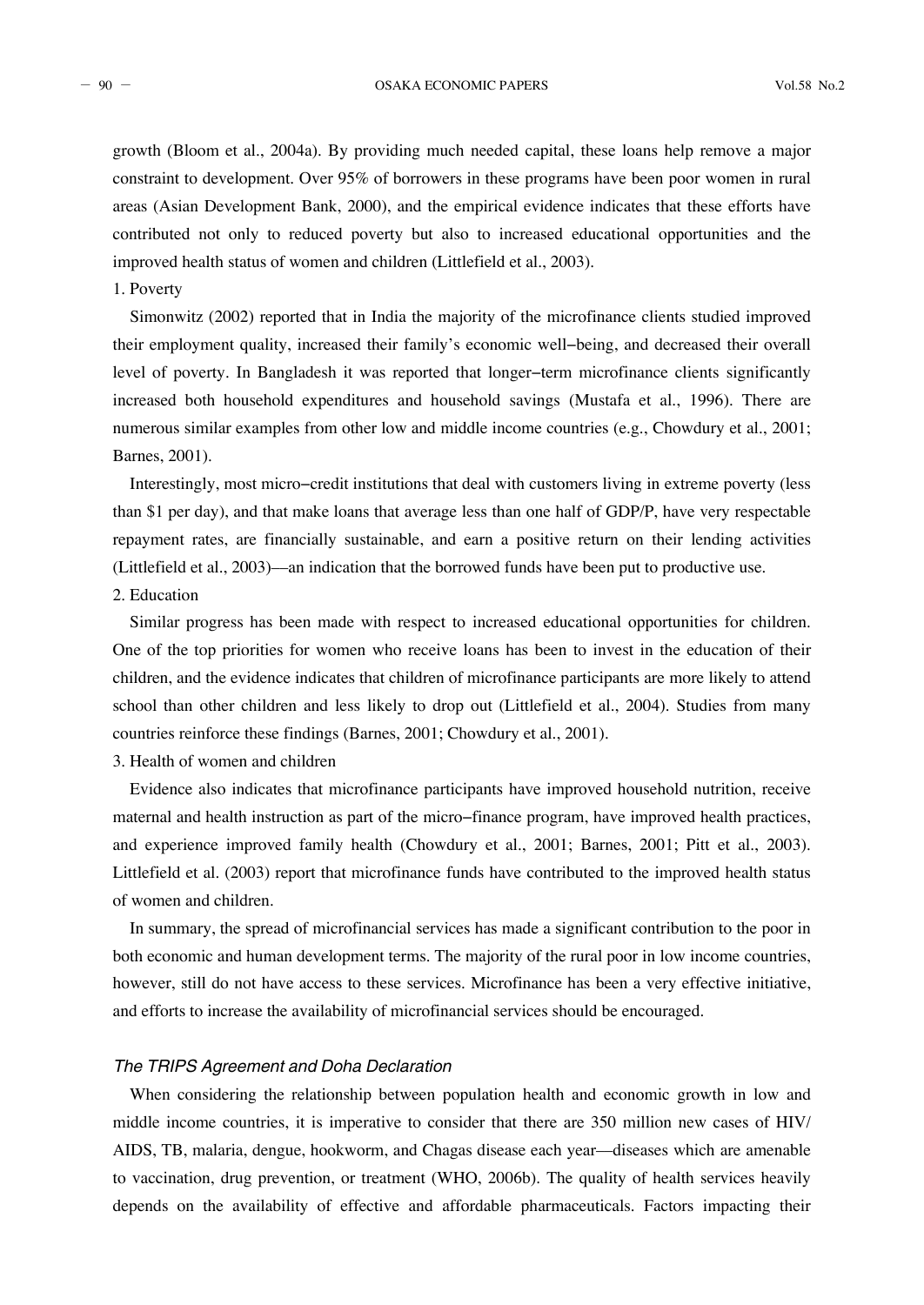availability include development, patents and intellectual property rights, pricing and procurement of existing drugs, product diversion, and other pharmaceutical system inefficiencies. According to the WHO estimates, one−third of the world's population lacks access to essential drugs (WHO, 2001).

With respect to intellectual property rights, the basic tradeoff is between the need for patent protection to provide an incentive for research on new pharmaceuticals and the public health need for increased availability of medications. In 1995 the World Trade Organization completed the TRIPS Agreement covering the major intellectual property issues. Its implementation, however, was delayed until 2005 for developing countries and until 2016 for the least−developed countries (Otten, 2007; WHO, 2006b). Major changes have been undertaken in the area of intellectual property rights because of the TRIPS Agreement. According to the agreement, minimal patent protection on both product and process patents must be provided, through national legislation, for at least 20 years. The pharmaceutical industry was the primary lobbying group for incorporation of intellectual property issues into the new General Agreement on Tariffs and Trade framework.

The TRIPS Agreement has become one of the major determinants of the ability to obtain effective drugs for low income countries, and it is clear that TRIPS is having a significant effect on poor countries. Although the objective of the TRIPS Agreement was to protect the research incentive, there has been a movement toward differential high and low income country pricing. If the income generated from the higher prices of pharmaceuticals in high income countries is sufficient to provide a reasonable economic return on investment, then pharmaceuticals can be sold for near marginal cost in low income countries (WHO, 2006b). In 2001, the Doha Declaration on TRIPS and Public Health echoed this perspective, indicating that the TRIPS Agreement "should be interpreted and implemented in a manner supportive of WTO members' right to protect public health and, in particular, to promote access to medicines for all" (WHO, 2001). It affirmed the right of countries to take measures, such as compulsory licensing and parallel imports, necessary to promote public health (Martin et al., 2007; Kerry et al., 2007; Oliveira et al., 2004). In December 2005, an amendment to the TRIPS Agreement contained a provision to allow compulsory licenses to be issued for countries with local manufacturers and to export pharmaceuticals to countries unable to produce them domestically (Martin et al., 2007; Kerry et al., 2007).

Many developing countries have adopted the TRIPS Agreement flexibilities and have created legal tools and public policies to protect population health. Local firms in Malaysia, for example, have imported HIV/AIDS drugs from Indian manufactures, and Zimbabwe has declared a health emergency and has permitted local companies to import or produce antiretroviral drugs. Additionally, despite strong opposition from the U.S. Trade Representative, Brazil and Thailand have issued compulsory licensing of HIV/AIDS medications to meet their public health needs (Martin et al., 2007; Oliveira et al., 2004).

Given the impact of population health on economic growth, a pressing challenge for international policy makers concerned with promoting both objectives is to balance the need to protect intellectual property rights and the R&D incentive with the need to ensure that public health needs are met and that there is access to essential medicines (Martin et al., 2007). The TRIPS Agreement was a step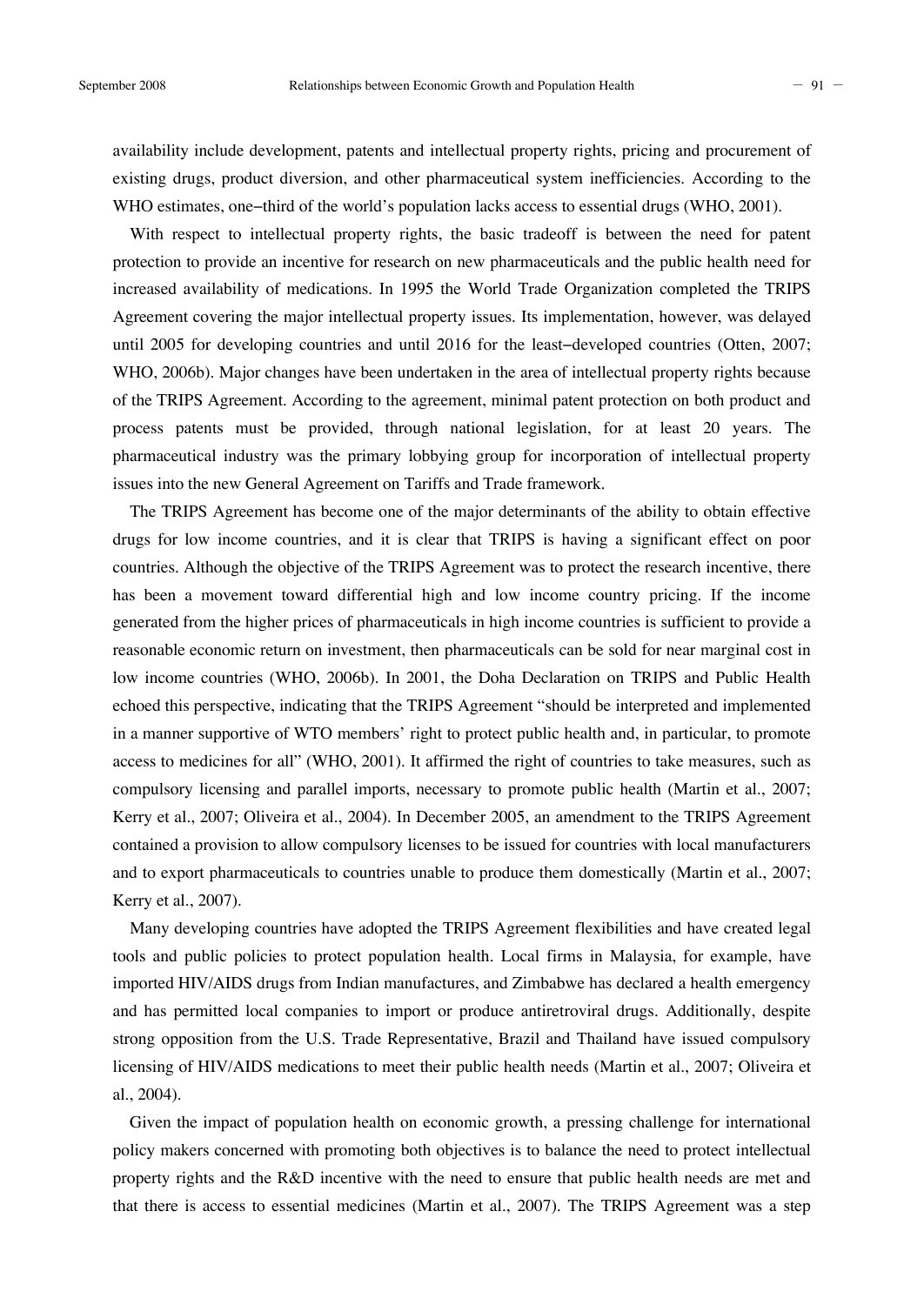toward the former, and the Doha Declaration on the TRIPS Agreement, and its subsequent Amendment, affirmed a growing consensus of the importance of the latter.

# *UNITAID*

The lack of needed pharmaceuticals for HIV/AIDS and other infectious diseases makes the impact of the diseases even greater. International efforts have been made to alleviate the economic burden of pharmaceutical costs and to increase the availability of needed medications. UNITAID is an international drug purchasing organization founded in 2006 by Brazil, Chile, France, Norway, and the United Kingdom. "Its goals are . . .", (1) to improve access to treatments against HIV/AIDS, malaria, and tuberculosis for the populations of low income countries, and (2) to promote the market availability of new drugs that are adapted to conditions such as drug resistance, the need for pediatric dosages, and the desire for combination drugs (UNITAID).

Provision of UNITAID funds comes directly from member countries, primarily via a solidarity tax on airline tickets. While membership includes some African countries whose populations are suffering from these targeted diseases, the funds are not directly given to the countries in need. Rather, the funds are given to international partners such as UNICEF, the Global Fund, and the WHO for distribution. UNITAID strategies are based on a market impact approach which allows price reduction through the purchase of high volumes of pharmaceuticals and diagnostic equipment (UNITAID).

In its first year, in partnership with the Clinton Foundation, UNITAID's ordering of a higher volume of pharmaceuticals resulted in a 25% price reduction for low income countries and a 50% price reduction for second−line antiretroviral pharmaceuticals for middle income countries. A reduction of nearly 40% was also achieved for pharmaceuticals used in pediatric treatments (UNITAID).

While international and domestic efforts to combat HIV/AIDS have made some progress, continued efforts will be needed to achieve the Millennium Goals. Where the prevalence of the disease is still severe and the population is trapped in a negative disease−poverty spiral, the risk of an economic collapse exists. There is a need for improved cooperation between donor and recipient countries and for further research to evaluate the effectiveness of existing coalitions dealing with the prevention and treatment of HIV/AIDS and co−morbid diseases. While international efforts such as TRIPS and UNITAIDS are improving pharmaceutical distribution, corruption and parallel import/transport difficulties hinder progress when public health emergencies arise. To ensure the delivery of pharmaceuticals to those in need, improved tracking of drug distributions is necessary.

# **VI. Globalization and Health**

#### *Definition of globalization*

Globalization is an extremely complex phenomenon that is hard to define, and a variety of definitions have been proposed to capture its meaning. Feachem (2001) defines globalization broadly in terms of openness: "openness to trade, to ideas, to investment, to people, and to culture." Huynen et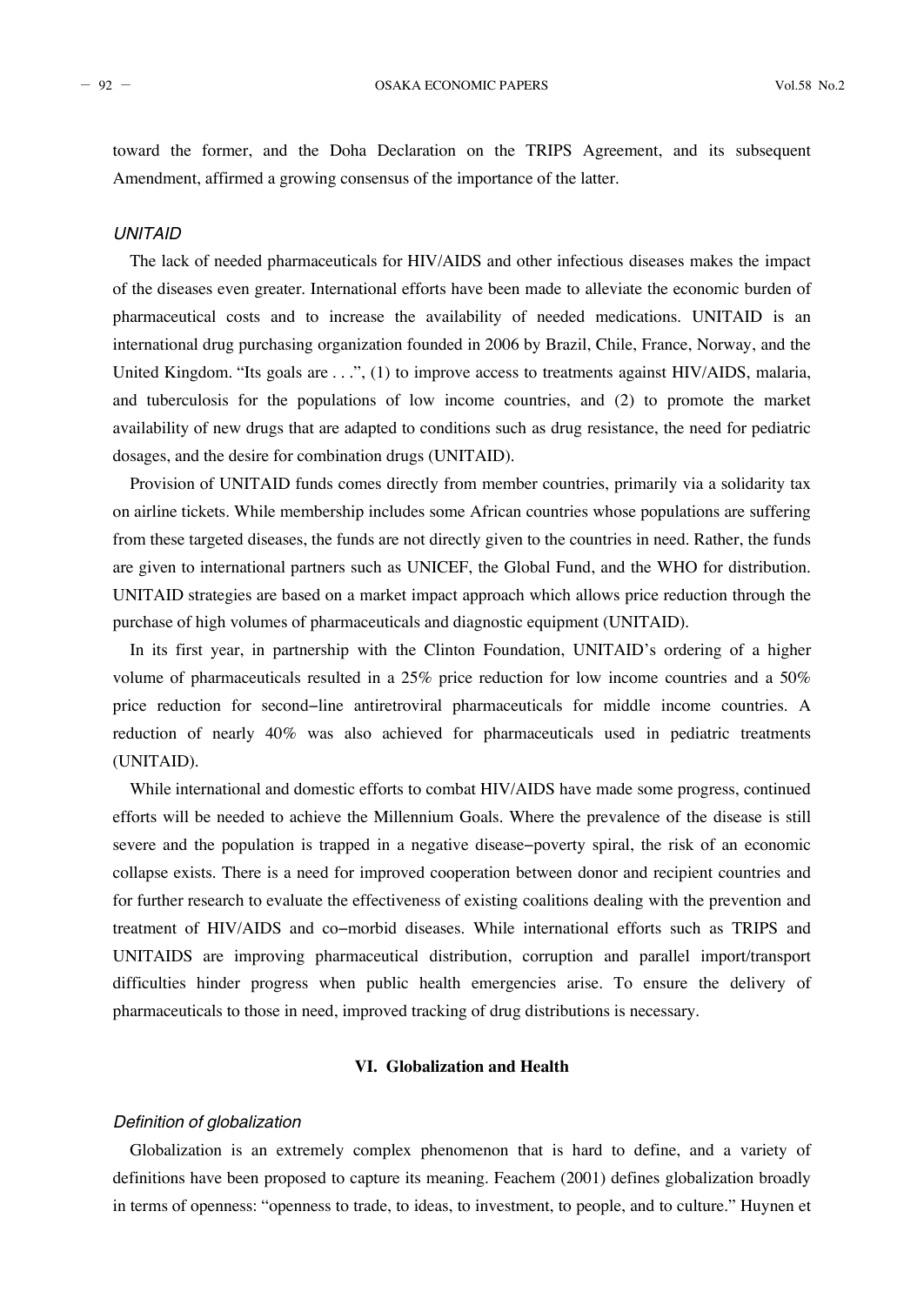al. (2005) draw on Rennen et al.'s (2003) definition of globalization as "an intensification of cross− national cultural, economic, political, social, and technological interactions that lead to the establishment of transnational structures and the global integration of cultural, economic, environmental, political, and social processes on global, supernational, national, regional, and local levels."

# *Evaluating the impact of globalization on health*

While research on the impact of globalization has mainly focused on economic factors, globalization has also had important health consequences. Martin (2005) argues that in order to understand globalization we need benchmarks and barometers to measure its successes and failures. Martin believes that health should be such a barometer and that change in the health status of the population, as a marker of social welfare, should be used to evaluate whether the interconnectedness hurts or helps the populations affected by globalization. The impact of globalization on health is not uniformly good or bad; rather, it is context−specific. Some groups will benefit and some will suffer as a result of expanded trade and cultural exchanges. We follow Martin's (2005) recommendation of evaluating the effects of globalization from the perspective of the poor. While globalization has an impact on health, health also affects globalization (Martin, 2005). The SARS virus, for example, certainly had an impact on global travel.

# *Conceptual framework to evaluate the health impact of globalization*

Huynen et al. (2005) propose a conceptual framework with a model linking health determinants to features of the globalization process. The distal health determinants affected by globalization include health−related policies, economic development, trade, social interaction (migration, conflicts, social equity, and networks), knowledge, and ecosystem goods and services. International organizations such as the World Bank, the WHO, and the WTO are increasingly formulating health−related policies and policies that influence population health. The economic benefits of globalization and its effects on health are controversial; some see a positive impact (Ben−David, 2000; Dollar et al., 2001; Feachem, 2001; Frankel et al., 1999), while others see a negative impact (Oman, 1996; Reinicke, 1998).

By 2005 international trade had increased to about 20% of world output (Huynen et al., 2005). Human migration has also increased, causing both positive and negative effects on population health. Globalization may decrease the risk of conflicts by creating greater interconnectedness across countries, but it may also increase the risk of tensions by igniting religious fundamentalism and intolerance in response to changes caused by globalization. Cultural globalization has the potential to encourage transnational networks beneficial to health such as the women's movement, the peace movement, and the environmental movement. On the other hand, cultural globalization, with its focus on self−interested individualism, may undermine local norms of solidarity and equity, causing a negative impact on health. The globalization of education and knowledge is likely to have a direct, positive effect on health and thus improve health education with likely positive consequences for health. Finally, environmental changes due to globalization, including climate changes, can have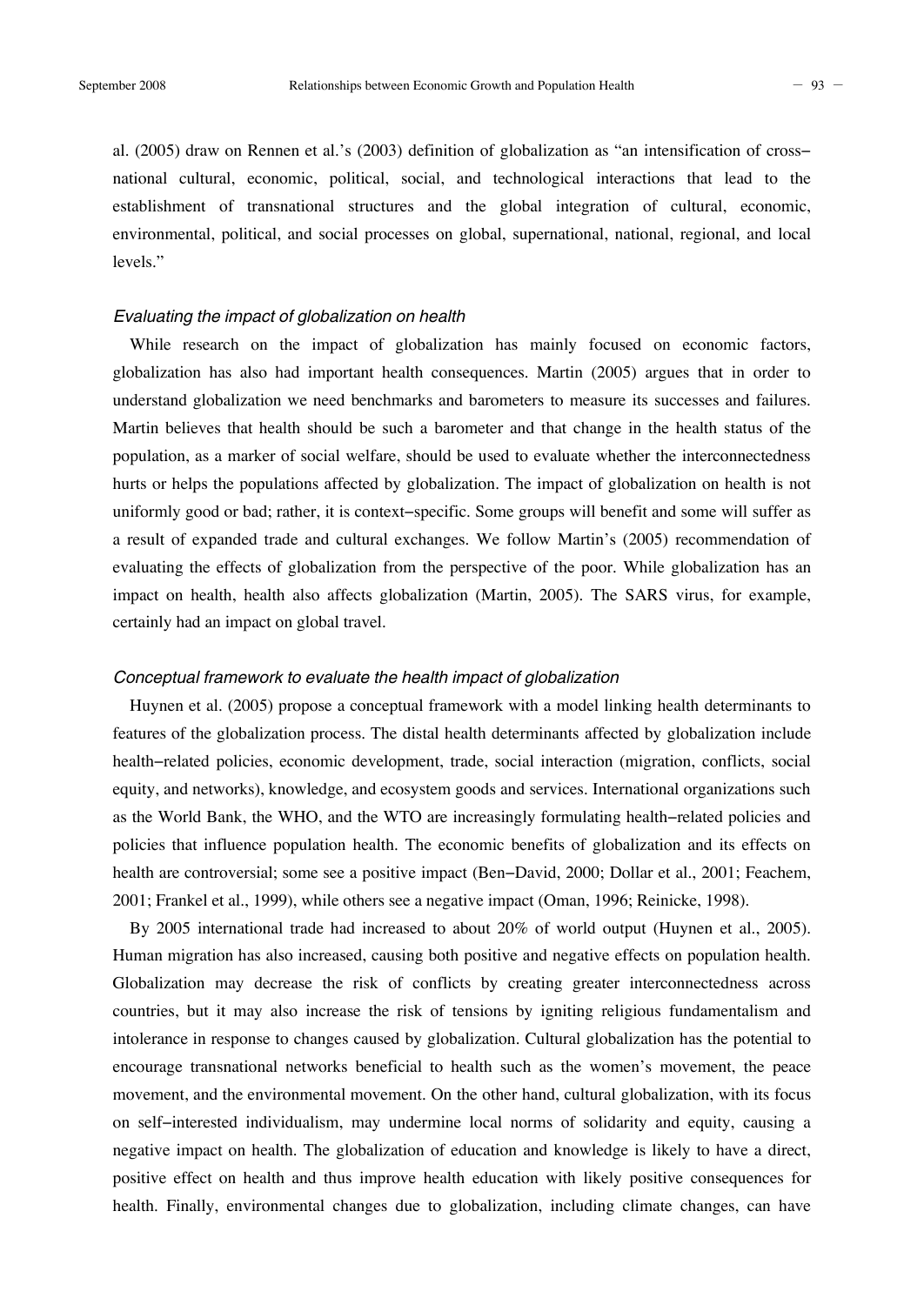significant effects on the provision of goods and services such as food, water, and natural resources that influence population health.

The proximal health determinants affected by globalization include health services, social environments and lifestyle, physical environments, and food and water. Globalization has negatively impacted health care by encouraging the privatization of health care delivery in China and other transitional economies. Globalization has also reduced the availability of local health care providers because of the international 'brain−drain' in the health sector. On the other hand, globalization has improved the health care sector through economic growth and increased diffusion of health knowledge. Globalization may affect the social environment both positively and negatively through its effects on social cohesion and on violence (WHO, 2002).

Interconnection due to globalization facilitates the spread of information and can impact health− related behavior. This can have negative influences on health such as the marketing of tobacco worldwide or positive influences such as health education. The globalization−induced movement of goods and people increases the risk of spreading disease, but enhanced surveillance helps control infectious diseases at the global level.

Food and water have the potential to significantly affect population health. Presently, food trade is closely linked to food security. Some argue that trade in food has created access to cheaper and better food supplies and to more efficient use of resources because food production moves to countries with a comparative advantage. Others believe, however, that the food trade endangers food security by leaving countries dependent on imports and open to global market shocks (FAO, 1996; FAO, 2003).

There has been concern that globalization affects water security in poor countries. International institutions have promoted water source privatization in order to achieve market competition and efficiency, but privatization may instead increase inequalities in access. On the other hand, globalization increases water security by favoring the development of global water use guidelines and facilitating the implementation of better water−related technologies.

# *Economic benefits of globalization and health*

Compelling evidence supports the notion that the liberalization of trade and the increased foreign investments that accompany globalization promote economic growth (Dollar, 1992; Dollar et al., 2001; Frankel et al., 1999; Sachs et al., 1995). Low and middle income countries that globalized increased their GDPs by 104% from the 1970s to the 1990s (Dollar, 2001). These countries included Argentina, China, Hungary, India, Malaysia, Mexico, the Philippines, and Thailand. The GDP growth in these countries surpassed the growth of even high income countries, which experienced GDP growth of only 71%. During the same period, developing countries that did not globalize had an 18% decline in GDP.

While one has to be careful in drawing conclusions from cross−country comparisons (Rodríguez et al., 2000; Srinivasan et al., 1999), the evidence supports the notion that integration with the global economy accelerates economic growth in low and middle income countries. The recent experiences of countries such as China, India, and Vietnam further support this view.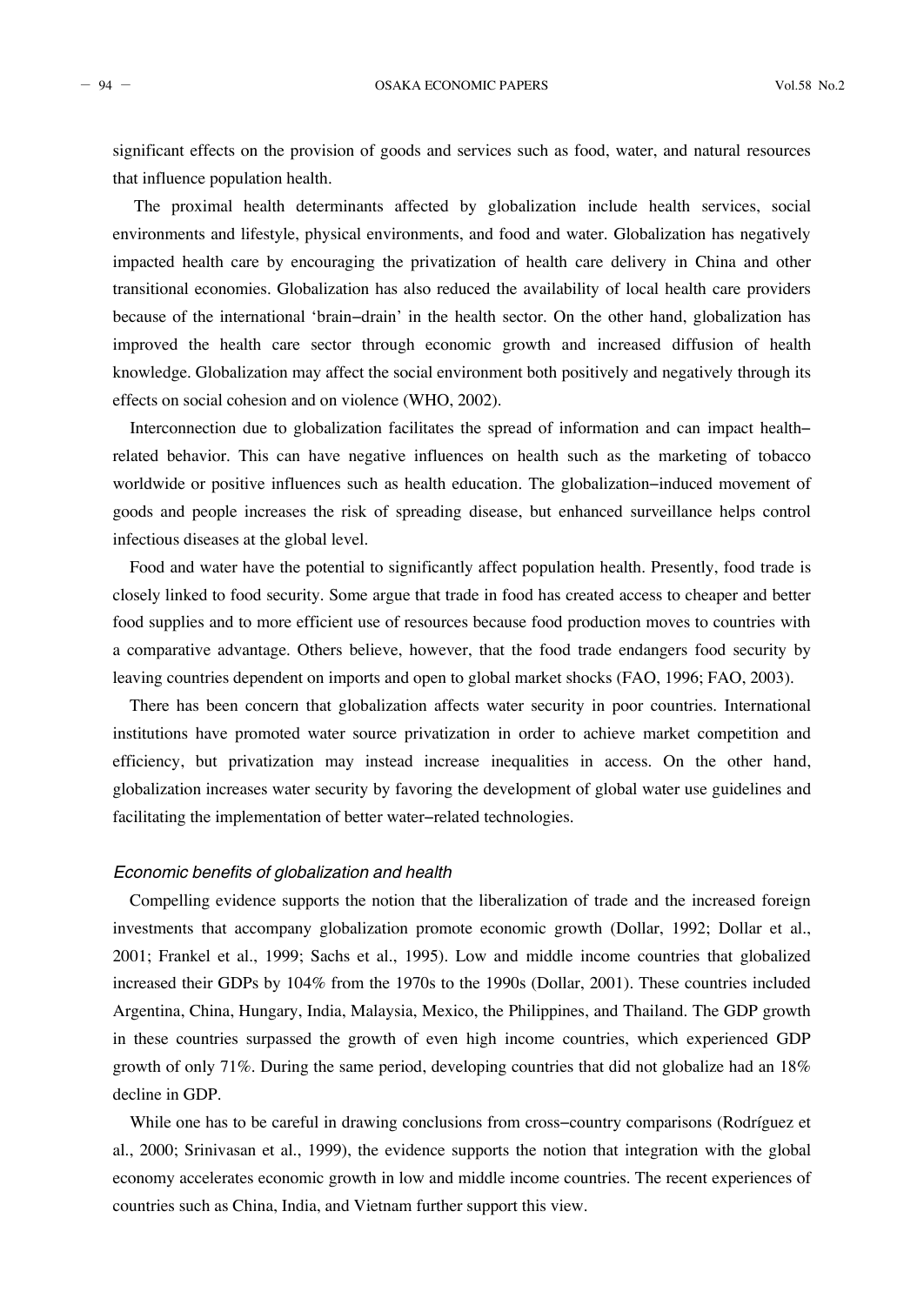Because GDP is a determinant of health, it follows that if globalization raises GDP, globalization should have a positive impact on population health. Specifically, if globalization raises the incomes of the poor, it will lead to better nutrition, lower child mortality, better maternal health, and better female education that will further improve health outcomes.

The equity of the distribution of globalization gains, however, must also be addressed in order to understand the impact of globalization on all population groups, particularly on the poor. The evidence of the impact of globalization on equity between and within nations is hotly debated. Some, including Feachem (2001) and Dollar (2001), argue that globalization has narrowed the wealth gap between rich and poor countries because globalizing low and middle income countries have grown faster than high income countries.

Some evidence also supports a positive impact of globalization on intra−country equity. Dollar (2001) and Dollar et al. (2001) analyzed 137 countries and showed that the incomes of the poorest 20% of people rise and fall with national per−capita income so that "percentage changes in income of the poor, on average, are equal to percentage changes in average incomes" (Dollar 2001, p. 829). Thus globalizing developing countries that increased their GDP should have also increased the incomes of their poor. There is, however, considerable variation by country. China, for example, experienced significant increases in inequality. Some countries, such as Uganda and Vietnam, saw no change in inequality, and others, such as the Philippines, actually experienced a decline in inequality. While relative income is important for health, absolute income and absolute poverty are significant determinants of health in poor countries. Over the last two decades, China and Vietnam dramatically reduced absolute poverty: China from 250 million people in 1978 to 34 million in 1999 and Vietnam from 75% of the population in 1988 to 37% in 1998. While the evidence seems to indicate that in many countries there are short−run winners and losers from globalization, on average, "the losers do not come disproportionately from among the poor" (Dollar, 2001). This evidence led Feachem (2001) to conclude that, overall, economic growth due to globalization is good for the health of the poor.

Others, including Cornia (2001) and Cornia et al. (2000), have argued that only the developing countries with good human resources and physical infrastructures have benefited from opening their economies to international markets. Through managed globalization and judicious domestic policies, countries such as China, India, Vietnam, and others have been able to attain economic growth, increase living standards, and improve health. Many more developing countries did not meet the domestic conditions for opening their economies, however, and globalization has hindered both their growth and their improvements in population health.

Evidence has been presented for an association between increased income inequality and globalization. Overall, income inequality has increased from the 1950s to the 1990s in 48 out of 73 countries (Cornia et al., 2001). Taylor (2000) associates globalization reforms in the last 20 years with increases in inequality in 13 cases, with no changes in inequality in 6 cases, and with reductions in inequality in 2 cases. If income inequality increases, the link between economic growth and poverty reduction is broken: the average per capita income can be growing while poverty still increases. Income inequality can also depress growth with a further negative impact on poverty (Addison et al.,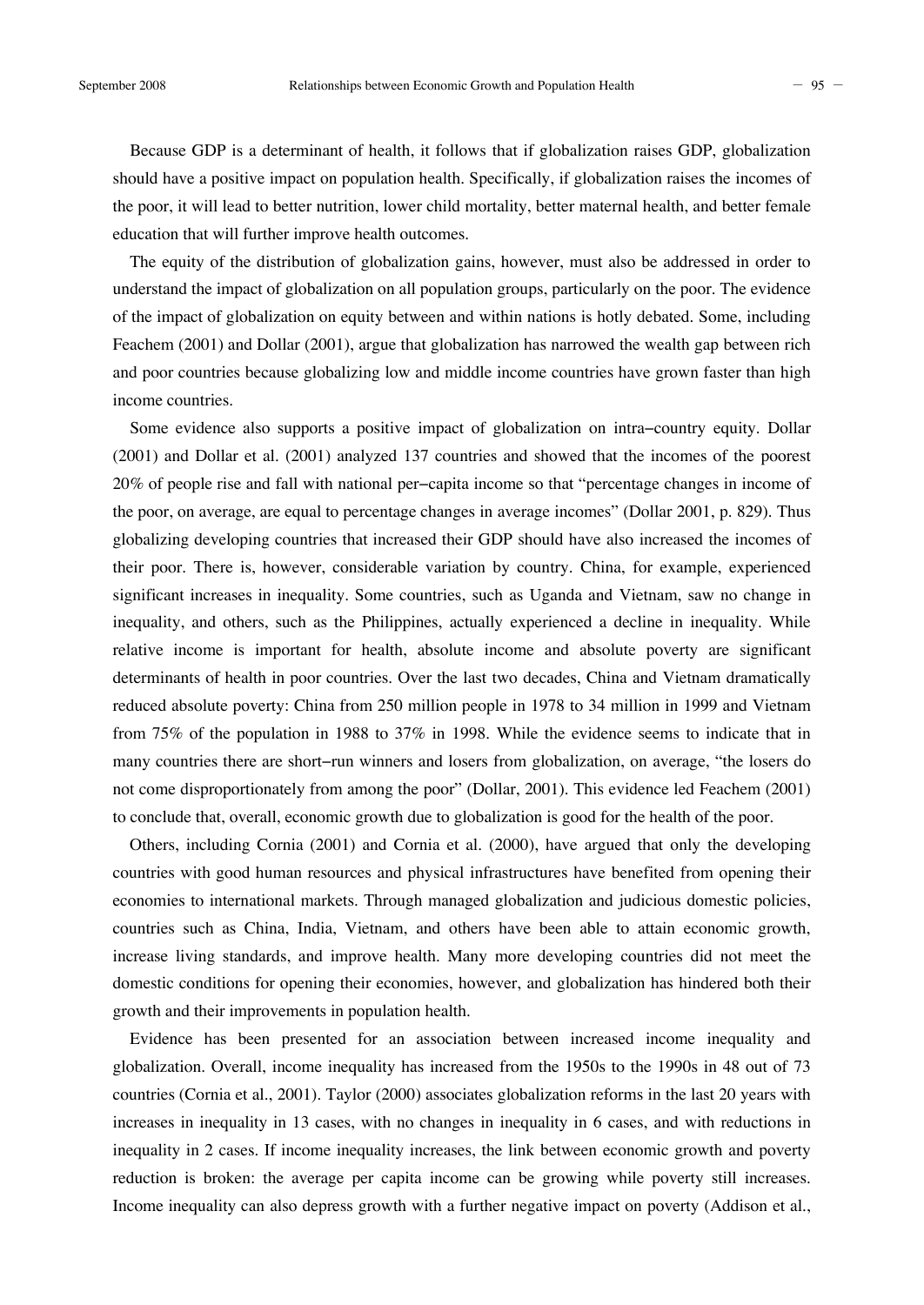- 96 - OSAKA ECONOMIC PAPERS Vol.58 No.2

2001; Banerjee et al., 2001). Cornia (2001) claims that financial globalization is partly responsible for recurrent recessions caused by financial crises. These financial crises increase the volatility of growth with negative effects on economic growth, poverty, and health (Stiglitz, 1998). Cornia (2001) concludes that during the 1990s health improvements decelerated due to deregulation and globalization in many parts of Africa and countries of the former Soviet Union. In 15 countries, infant mortality was higher in 1994 than in 1990, and, in Sub−Saharan Africa, under−five mortality was higher in 1999 than in 1990.

# *Social political benefits of globalization and health*

Globalization influences population health not only through economic growth and GDP but also through a country's social and political factors. Feachem (2001) identifies four areas where social and political consequences of globalization are beneficial to population health: quality of the government, rights of women, technology diffusion, and the internet. Interconnection and exchange with the rest of the world makes it more difficult for corrupt and oppressive governments to operate. With the eyes of the world on them, such governments cannot behave as unscrupulously for fear of condemnation and possible economic or military intervention. Globalization may lead, therefore, to less genocide, corruption, and oppression with positive health consequences for the population. Globalization and the accompanying openness to other cultures have encouraged a nascent set of universal moral standards, in particular the rights of women and the protection of children. Practices that were traditionally accepted in some countries, such as genital mutilation of women or child labor, have been questioned with positive consequences for women and children's health. The diffusion of technology brought about by globalization has made it possible for new beneficial technologies to reach even remote areas in low income countries. The internet in particular may have a positive impact on health by directly improving the administrative capacity of the delivery of healthcare services and by indirectly promoting economic growth.

The role of globalization on the provision of life−saving pharmaceuticals to low income countries has previously been discussed. Although globalization makes medical innovations and life−saving pharmaceuticals more widely available, low income countries cannot pay the high prices charged in high income countries. While some progress has been made, a system that provides developing countries with needed pharmaceuticals at affordable prices, while keeping the economic incentive for innovation in developed countries, has not been perfected (Dollar, 2001).

# *Negative effects of globalization on health*

Globalization has some direct, negative effects on health. The spread of disease increases with both travel and personal interactions across countries (Feachem, 2001; Dollar, 2001; Cornia, 2001). Infectious diseases now have the potential to spread rapidly to all corners of the world. The AIDS epidemic is an example of a disease spread through travel and migration (Dollar, 2001). There is evidence that HIV prevalence rates are higher in populations with more immigrants (Steward et al., 2001). Sexually transmitted diseases that were almost eliminated from China in the 1960s spread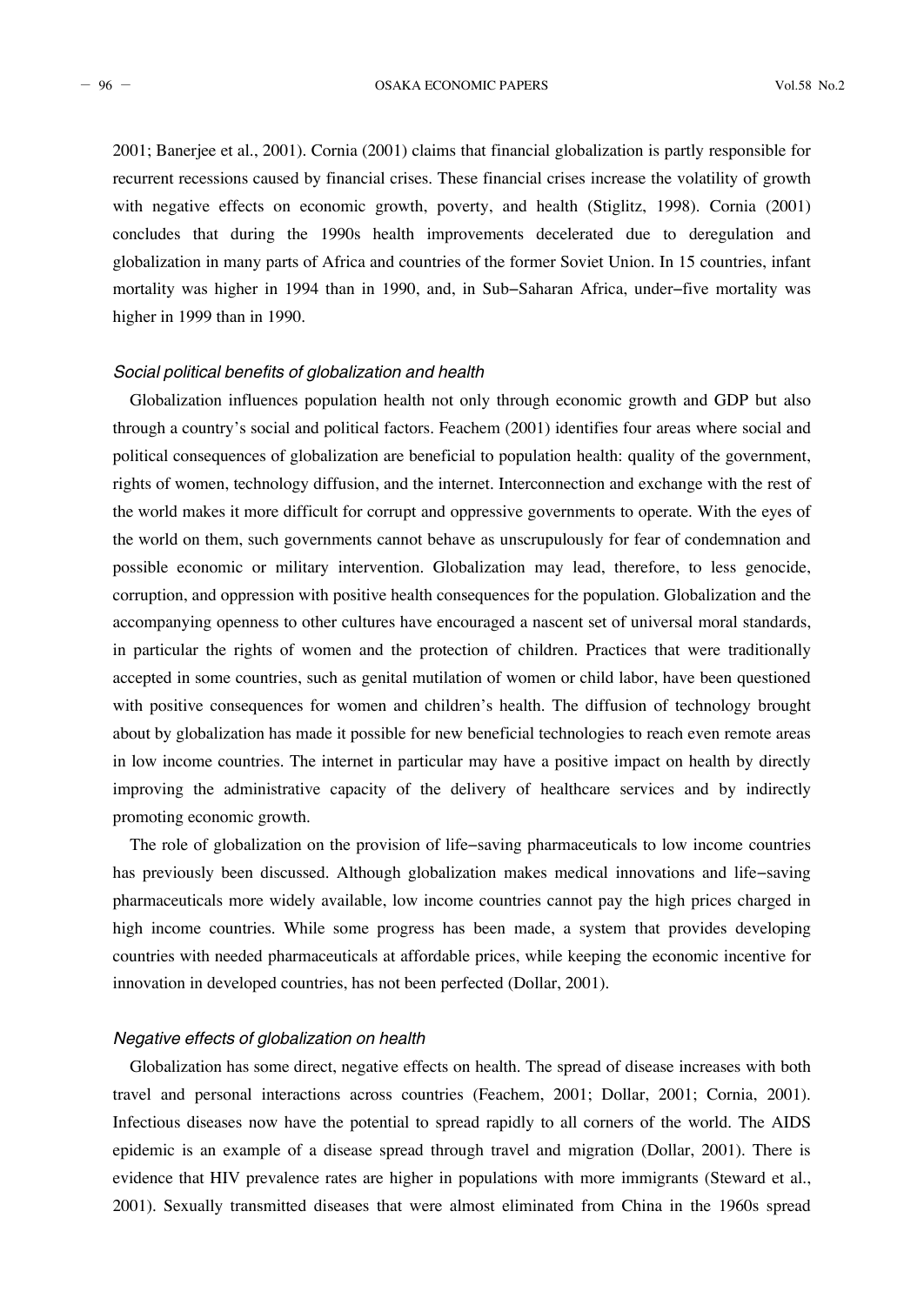al., 2000).

The impact of globalization on the global environment is still not completely understood. Changes in the global environment have the potential to significantly impact health. Global warming and pollution, for example, already affect large population groups in high and low income countries.

Globalization may lead to political instability in countries with latent regional, ethnic, class, or religious tensions (Cornia, 2001). The unequal distribution of gains and losses from globalization may disrupt a delicate balance of power and increase social instability. The resulting conflicts often have negative consequences for the health of the more disadvantaged groups.

Other possible negative effects of globalization on health include the possible decline in tax revenues available to support social services. By eliminating import tariffs, export taxes, and the downward bidding to attract foreign investment, tax revenues may decline, thereby reducing resources to pay for education and health programs. The evidence, however, is unclear regarding the effect of globalization on social spending for education and health (Cornia, 2001).

# *Conclusions on globalization and health*

It is not possible to generalize the effects of globalization on population health across countries. Some countries have greatly benefited, while others have not. Even within countries, the benefits of globalization have not been distributed equally––some groups have gained while others have lost. The evidence suggests that the impact of globalization on health is country−specific. Overall, some countries, mostly in Asia, a few in Africa such as Uganda, and a few in Latin America such as Costa Rica and Mexico, have derived health benefits from the interconnections created by opening their economies to global markets. For other countries predominantly in Africa and South America, however, the promise of globalization thus far has failed to materialize.

# **VII. Conclusions and Recommendations**

# *Conclusions*

*Economic growth's impact on population health.* Economic growth has a positive, significant impact on population health in very low income countries; however, while it still remains positive, the strength of that relationship diminishes as GDP/P increases.

*Health policy is economic policy.* Improved health status has a significant, positive impact on economic performance, and diminished health status has a significant, negative impact on economic performance. Investment in improved health status is a reasonable macroeconomic policy tool for economic growth, and it has an important impact on labor productivity in low income settings. Increased life expectancy has a positive impact on economic growth, but the magnitude of the life expectancy effect is the subject of debate and requires more research.

*The adoption and diffusion of technological advances has improved population health.* While there is a strong, positive association between economic growth and population health in low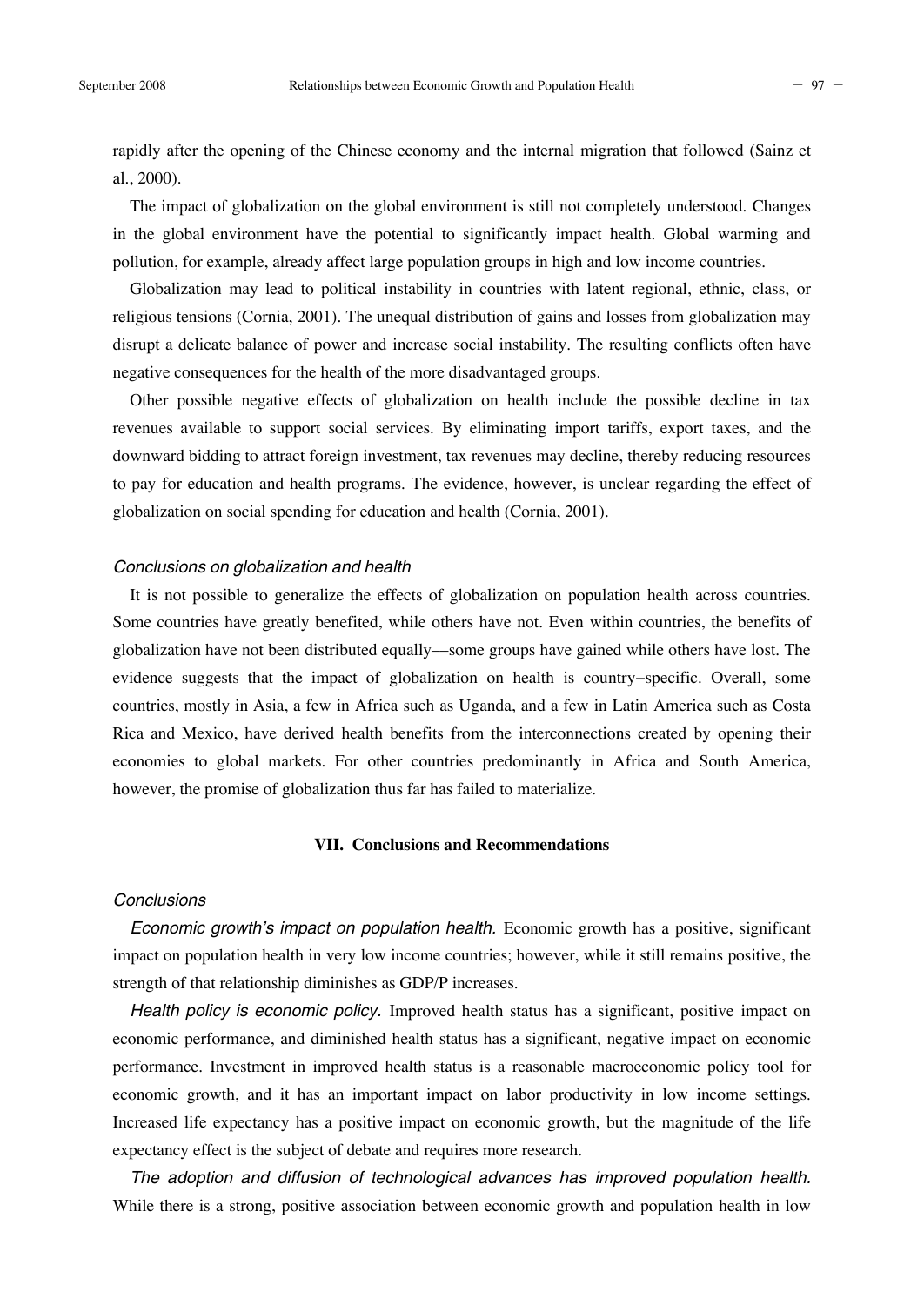- 98 - OSAKA ECONOMIC PAPERS Vol.58 No.2

and middle income countries, and while economic growth may be a necessary condition for widespread population health improvement in very low income countries, the tremendous gains in population health during the  $20<sup>th</sup>$  century in low and middle income countries have been even more dependent on the adoption and diffusion of new disease control technologies. Variations in the degree of adoption and diffusion of new technologies have been a major determinant of the differences in economic growth and life expectancy improvements between countries.

*The life expectancy gap is closing faster than the economic gap.* During 1960− 2005, low and middle income countries were much more successful in closing the life expectancy gap than the economic growth gap with high income OECD countries. Countries which initially invest more heavily in human development are more likely to achieve long−term virtuous cycles in which improved health positively affects economic growth (as well as the development of human capital, by allowing improved creativity, coping skills, and innovation) and economic development positively affects health.

*Child health and mortality.* Health knowledge and technology are responsible for as much as two− thirds of the tremendous decline in childhood mortality rates in recent decades. Research has shown that income is a less important determinant of infant mortality than had been shown in previous econometric research. Progress has been made in reducing childhood mortality rates. Compared to OECD countries, however, these rates are still higher in middle income countries and much higher in low income countries. Achieving the Millennium Development Goals will require a substantial increase in the diffusion of *existing* disease control knowledge and technology. Increases in income per capita alone will not be sufficient. Early childhood nutrition and improved health have a life−long influence on human capital accumulation and contribute to long−term economic growth, thereby helping to avoid an intergenerational poverty trap.

*Specific conditions.* The economic impact of diminished health status due to malnutrition is substantial and devastating, causing reductions in labor productivity, human capital formation, savings rates, credit availability, educational attainment, and longevity. The AIDS epidemic has significantly reduced annual rates of economic growth in high prevalence countries. It is a threat to long−term economic growth and may contribute to an economic collapse in affected countries.

# *Recommendations*

The findings of the paper immediately yield a number of recommendations national and international policymakers can follow to improve population health and hence the prospects for economic growth. Among the many such recommendations, we suggest the following six:

*Improve population health to improve economic growth.* Improved health status positively impacts economic growth. Investments to improve population health status and human development should be viewed as another macroeconomic policy option to pursue economic growth. While more research is still needed, policy makers should at least consider investments to increase life expectancy as intermediate policy variables that affect economic growth.

*Increase funding for programs aimed at women.* We recommend increased funding for and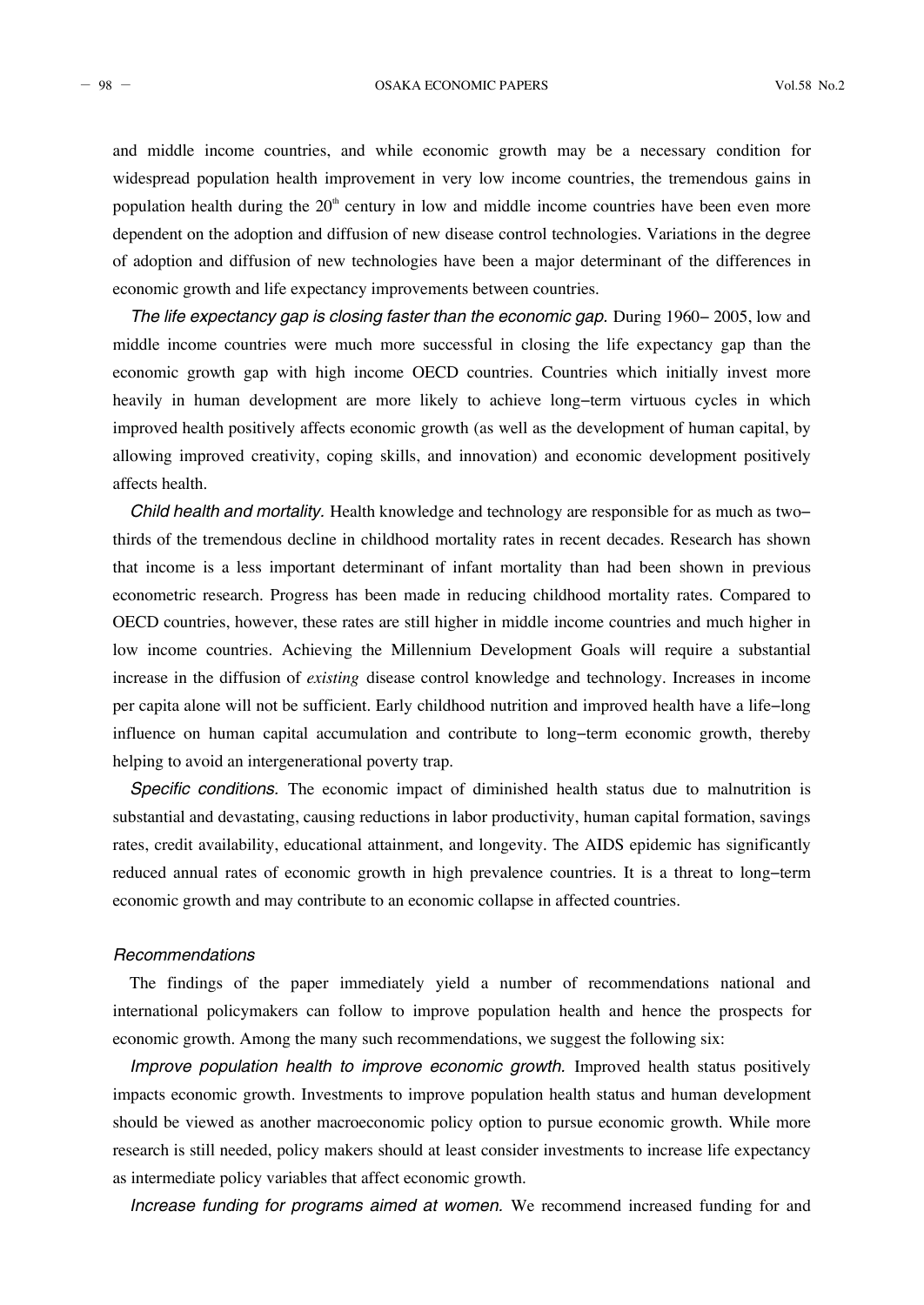encouragement of female education. We also recommend increasing women's reproductive rights. Empowering women through education and reproductive freedom will have a positive impact on the health of women and the health and development of children.

*Increase the availability of microfinance.* Evidence indicates that increasing the availability of micro−financial services to the rural poor in low income countries will result in self−sustaining economic development and greater overall human development. We recommend the expansion of microfinance to reach the vast majority of the poor who still do not have access to needed credit.

*Make trade policies more equitable to low and middle income countries.* We recommend an improvement in the equity of trade policies and in the participation in trade negotiations between high and low to middle income countries. Countries should be treated as equal partners in trade negotiations.

*Increase funding for disease prevention and control.* US \$8−10 billion per year will be needed to significantly reduce the incidence of malaria, TB, and HIV/AIDS by 2015. We strongly recommend that donor countries and international organizations increase their current funding levels to reach the Millennium Development Goals. Interventions focused on HIV/AIDS co−morbidities are also needed. We recommend increased funding for research focusing on the interaction of HIV/AIDS and malaria as well as HIV/AIDS and TB. Because early detection and completion of adequate treatment is important in the effort to prevent drug resistance, we recommend increased funding for research and interventions focused on drug−resistant TB strains. Finally, there is a need for improved cooperation between donor and recipient countries. We recommend further research to evaluate the effectiveness of existing international coalitions dealing with the prevention and treatment of HIV/AIDS and co− morbid diseases.

*Increase drug availability in low and middle income countries.* While international efforts such as TRIPS/Doha and UNITAIDS are improving pharmaceutical distribution, corruption and import/ transport difficulties hinder progress when public health emergencies arise. To ensure the delivery of pharmaceuticals to those in need, we recommend increased funding to better track drug distributions. A system that provides developing countries with needed pharmaceuticals at affordable prices, while retaining an economic incentive for innovation by producers, has not been perfected. The development of such a system should be a priority. In the interim, we recommend a further extension of TRIPS' provisions to allow poor countries increased access to necessary pharmaceuticals.

#### **References**

- Abu−Raddad, L. J., P. Patnaik, and J. G. Kublin (2006) "Dual Infection with HIV and Malaria Fuels the Spread of Both Diseases in Sub−Saharan Africa," *Science*, 314, 1603−1606.
- Acemoglu, D. and S. Johnson (2006) "Disease and Development: The Effect of Life Expectancy on Economic Growth," NBER Working Paper No. 12269.
- Addison, T. and G. A. Cornia (2001) *Income Distribution Policies for Faster Poverty Reduction*, Helsinki: World Institute for Development Economics Research and UN University.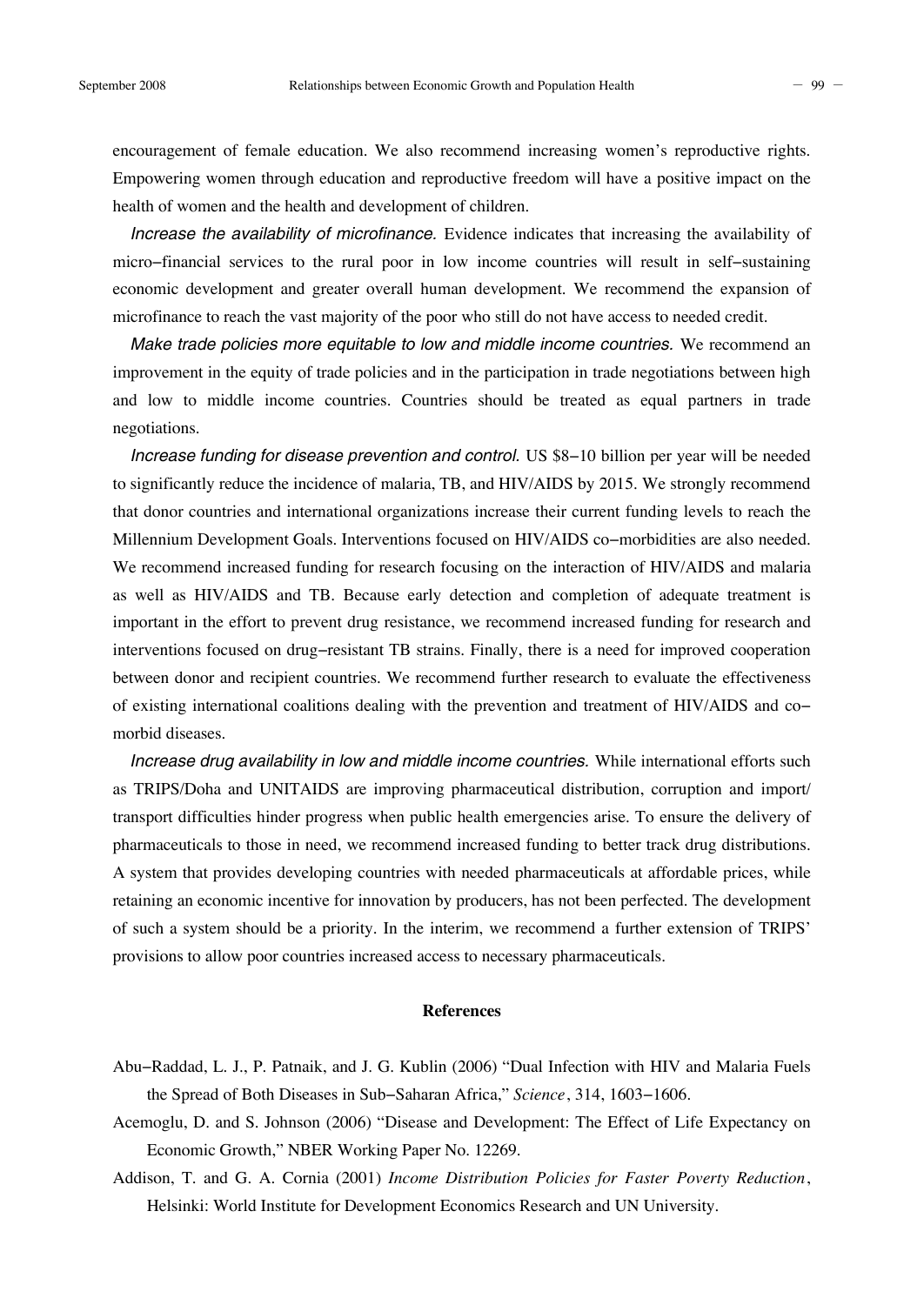- Aguayo−Rico, A., I. Guerra−Turrubiates, and R. Montes (2005) "Empirical Evidence of the Impact of Health on Economic Growth," *Issues in Political Economy*, 14.
- Alderman, H., J. R. Behrman, and J. Hoddinott (2007) "Economic and Nutritional Analyses Offer Substantial Synergies for Understanding Human Nutrition," *Journal of Nutrition*, 137 (3), 537− 544.
- Asian Development Bank (2000) *Finance for the Poor Microfinance Development Strategy*, Manila: Asian Development Bank.
- Atkinson, A. (2006) "Global Public Finance and Funding the Millennium Development Goals," *De Economist*, 154 (3), 325−339.
- Banerjee, A. V. and E. Duflo (2001) *Inequality and Growth: What Can the Data Say?* Helsinki: World Institute for Development Economics Research and UN University.
- Barat, L. M. (2006) "Four Malaria Success Stories: How Malaria Burden was Successfully Reduced in Brazil, Eritrea, India, and Vietnam," *American Journal of Tropical Medicine and Hygiene*, 74 (1), 12−16.
- Barnes, C. (2001) "Microfinance Program Clients and their Impact: An Assessment of the Zambuko Trust, Zimbabwe."
- Behrman, J. R. and M. R. Rosenzweig (2004) "Parental Allocations to Children: New Evidence on Bequest Differences among Siblings," *Review of Economics and Statistics*, 86 (2), 637−640.
- Bell, C., S. Devarajan, and H. Gersbach (2004) "Thinking about the Long Run Economic Cost of AIDS," in Markus Haacker and the International Monetary Fund (eds.), *The Macroeconomics of HIV/AIDS* ., Washington, D.C.: International Monetary Fund.
- Bell, C., R. Bruhns, and H. Gersbach (2006) *Economic Growth, Education, and AIDS in Kenya: A Long−Run Analysis*, Washington, D.C.: World Bank.
- Ben−David, D. (2000) "Trade, Growth and Disparity among Nations," in D. Ben−David, L. A. Winters, H. Nordström and the World Trade Organization (eds.), *Trade, Income Disparity and Poverty*, Geneva: WTO.
- Bhargava, A., D. T. Jamison, L. J. Lau, and C. J. L. Murray (2001) "Modeling the Effects of Health on Economic Growth," *Journal of health economics*, 20 (3), 423−440.
- Bloom, D. E. and D. Canning (2006) "Booms, Busts, and Echoes: How the Biggest Demographic Upheaval in History is Affecting Global Development," *Finance and Development*, 43 (3), 8−17.
- Bloom, D. E., D. Canning, and D. T. Jamison (2004a) "Health, Wealth, and Welfare," *Finance and Development*, 41, 10−15.
- Bloom, D. E., D. Canning, and J. Sevilla (2004b) "The Effect of Health on Economic Growth: A Production Function Approach," *World development*, 32 (1).
- Blössner, M and M. Onís (2005) *Malnutrition Quantifying the Health Impact at National and Local Levels*. Geneva: World Health Organization.
- Bollinger, L. and J. Stover (2007) *The Potential Impact of HIV/AIDS Interventions of the HIV/AIDS Epidemic in Africa*, Washington, D.C.: World Bank.
- CDC (2007a) "Fact Sheets: Tuberculosi General Information," (10/30), available at: http://www.cdc.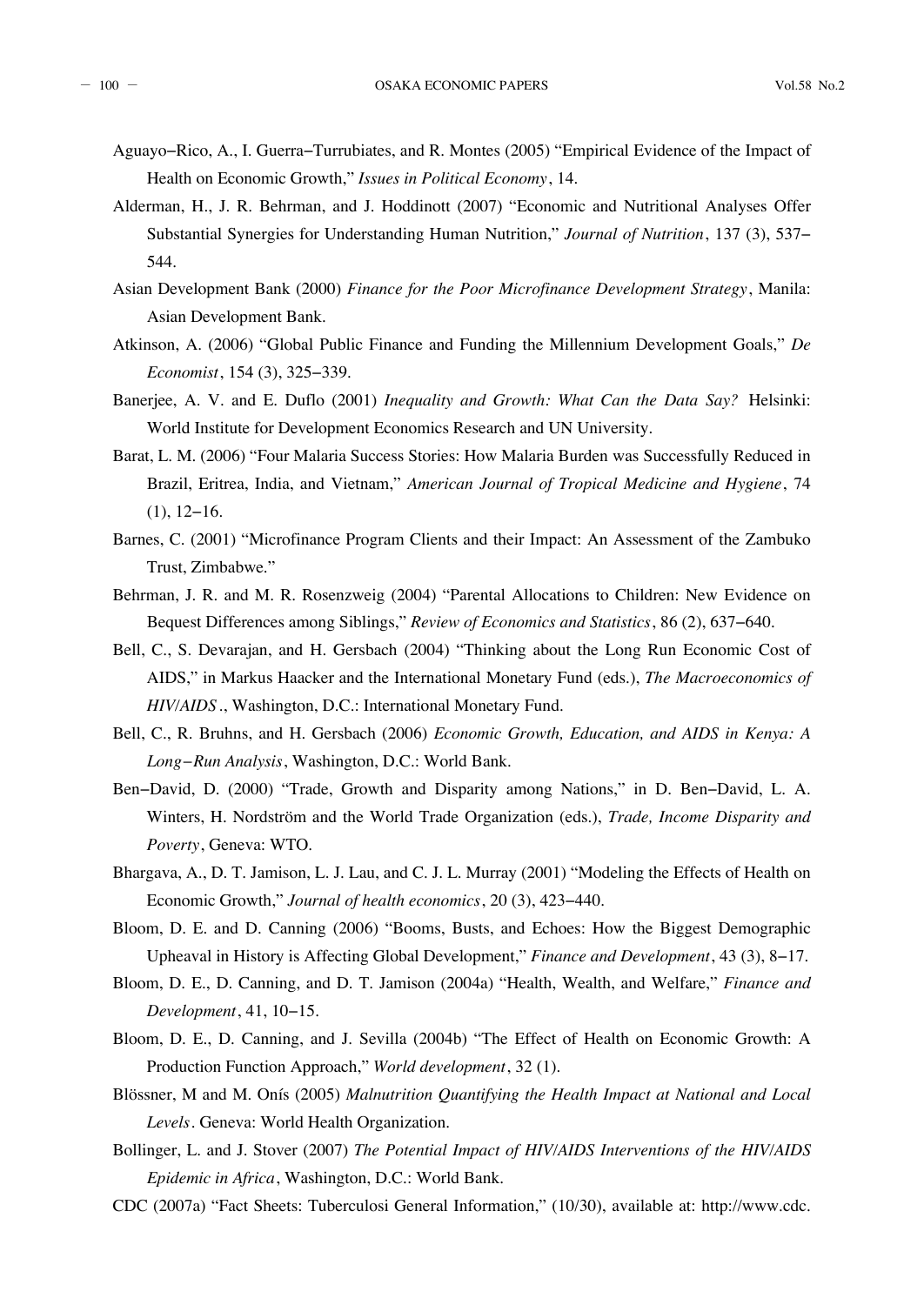gov.www5.sph.uth.tmc.edu:2048/tb/pubs/tbfactsheets/tb.htm.

- CDC (2007b) "Malaria: Disease," (10/30), available at: http://www.cdc.gov.www5.sph.uth.tmc.edu: 2048/malaria/disease.htm.
- Chandra, R. K. (1996) "Nutrition, Immunity and Infection: From Basic Knowledge of Dietary Manipulation of Immune," *Proceedings of the National Academy of Sciences*, 93 (25).
- Chao, L. W., M. Pauly, H. Szrek, N. S. Pereira, F. Bundred, C. Cross, and J. Gow (2007) "Poor Health Kills Small Business: Illness and Microenterprises in South Africa," *Health Affairs* (*Project Hope*), 26 (2).
- Chowdury, A. and A. Bhuiya (2001) "Do Poverty Alleviation Programmes Reduce Inequities in Health: Lessons from Bangladesh," in David A. Leon and Gillian Walt (eds.), *Poverty, Inequality and Health an International Perspective*, Oxford and New York: Oxford University Press.
- Cornia, G. A. (2001) "Globalization and Health: Results and Options," *Bulletin of the World Health Organization*, 79 (9), 834−841.
- Cornia, G. A. and S. Kiiski (2001) *Trends in Income Distribution in the Post−World War II Period Evidence and Interpretation*, Helsinki: World Institute for Development Economics Research and UN University.
- Cornia, G. A. and R. Paniccia (2000) *The Mortality Crisis in Transitional Economies*, Oxford and New York: Oxford University Press and United Nations University.
- Currie, J. and E. Moretti (2003) "Mother's Education and the Intergenerational Transmission of Human Capital: Evidence From College Openings," *Quarterly Journal of Economics*, 118 (4), 1495−1532.
- Cutler, D., W. Fung, M. Kremer, and M. Singhal (2007) "Mosquitos: The Long−Term Effects of Malaria Eradication in India," Working Paper Series No. 13539, ALL.
- Deaton, A. (2004) "Health in an Age of Globalization," *Brookings Trade Forum*, 2004 (1), 83−130.
- Deaton, A. (2003) "Health, Inequality, and Economic Development," *Journal of Economic Literature*, 41 (1).
- DFID Health Systems Resource Centre (2003) "Review of the Human Resource Content of PRSP and HIPC Documentation in Six Selected African Countries."
- Dollar, D and A. Kraay (2001) "Trade, Growth, and Poverty." *Finance and Development*, 8 (3).
- Dollar, D. (2001) "Is Globalization Good for Your Health?" *Bulletin of the World Health Organization*, 79 (9), 827−833.
- Dollar, D. (1992) "Outward−Oriented Developing Economies Really Do Grow More Rapidly Evidence from 95 LDCs, 1976−1985," *Economic Development and Cultural Change*, 40 (3), 523−544.
- Dye, C, M. Hosseini, and C. Watt (2007) "Did We Reach the 2005 Targets for Tuberculosis Control?" *Bulletin of the World Health Organization*, 85 (5), 364−369.
- Engle, P. L., M. M. Black, J. R. Behrman, M. C. De Mello, P. J. Gertler, L. Kapiriri, R. Martorell, and M. E. Young (2007) "Child Development in Developing Countries: Strategies to Avoid the Loss of Developmental Potential in More than 200 Million Children in the Developing World,"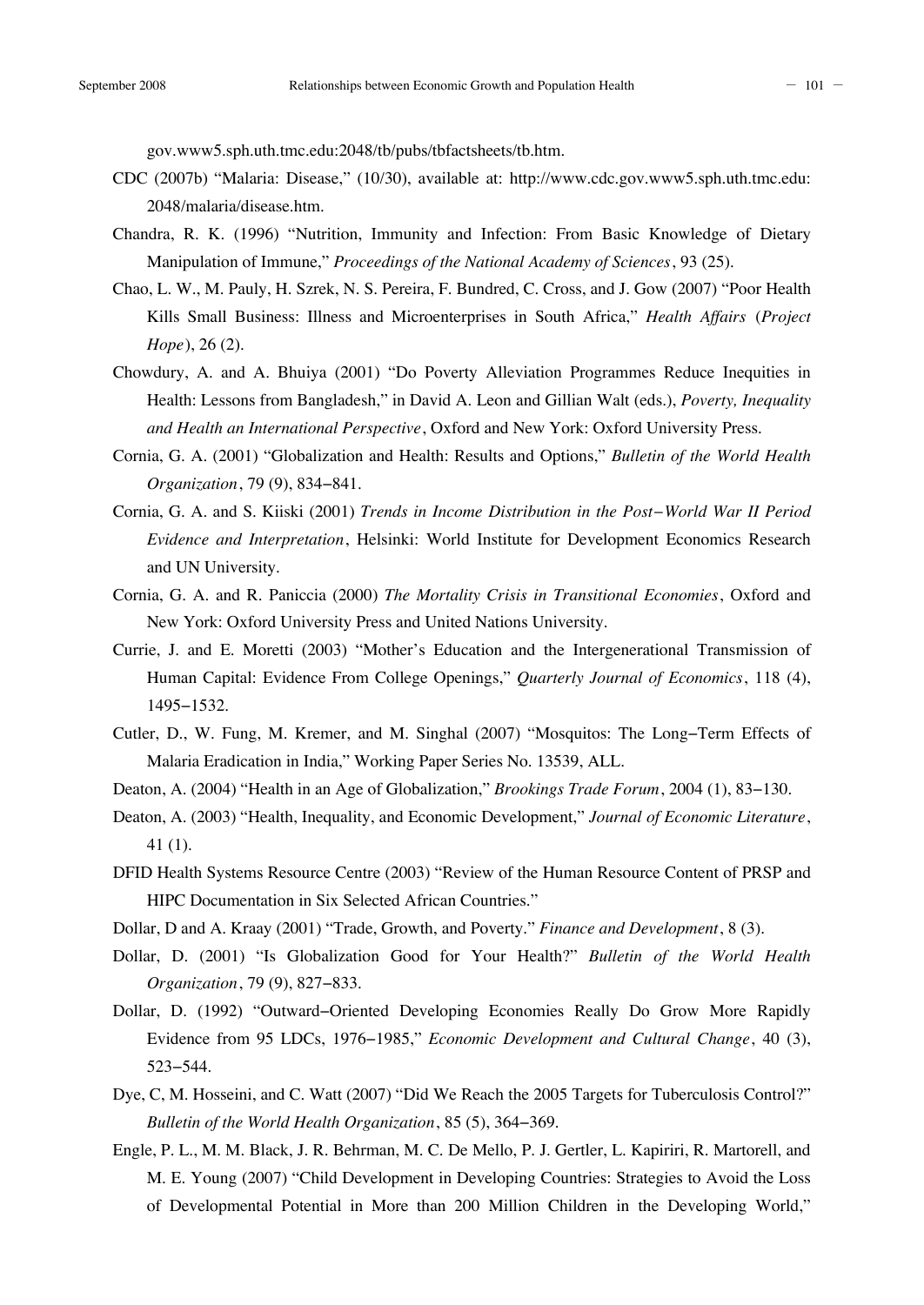*Lancet*, 369 (9557), 229−242.

- Food and Agriculture Organization of the United Nations (FAO) (2003) *The State of Food Insecurity in the World* , 2003 *Monitoring Progress Towards the World Food Summit and Millennium Development Goals*. Rome: FAO.
- Food and Agriculture Organization of the United Nations (FAO) (1996) *Food and International Trade*. Rome: FAO.
- Feachem, R. G. (2001) "Globalisation is Good for Your Health, Mostly," *British Medical Journal* , 323 (7311), 504−506.
- Fogel, R. W. (2004) "Health, Nutrition, and Economic Growth," *Economic Development and Cultural Change*, 52 (3), 643.
- Frankel, J. A. and D. Romer (1999) "Does Trade Cause Growth?" *American Economic Review*. 89 (3), 379.
- Franzini, L., J. Swint, Y. Murakami, and R. Rasu (2005) "Economic Development," in Lu Ann Aday (ed.), *Reinventing Public Health: Policies and Practices for a Healthy Nation*, Jossey−Bass, 183−236.
- Gallup, J. L. and J. D. Sachs (2001) "The Economic Burden of Malaria," *American Journal of Tropical Medicine and Hygiene*, 64 (1−2), 85−96.
- Gollin, D., C. Zimmermann, and Forschungsinstitut zur Zukunft der Arbeit (2007) *Malaria Disease Impacts and Long−Run Income Differences*, Bonn: Forschungsinstitut zur Zukunft der Arbeit.
- Grantham−McGregor, S., Y. B. Cheung, S. Cueto, P. Glewwe, L. Richter, B. Strupp, and International Child Development Steering Group (2007) "Developmental Potential in the First 5 Years for Children in Developing Countries," *Lancet*, 369 (9555), 60−70.
- Haacker, M. (2004). *The Macroeconomics of HIV/AIDS* , Washington, D.C.: International Monetary Fund.
- Haddad, L, H. Alderman, S. Appleton, L. Song, and Y. Yohannes (2003) "Reducing Child Malnutrition: How Far does Income Growth Take Us?" *World Bank Economic Review*, 17 (1), 107−131.
- Holloway, R. (2007) "UN−Population: Falling Fertility Opens 'Demographic Window' for Developing−World Growth", (7/25), available at: http://www.aegis.com/NEWS/AFP/2002/AF 021270.html.
- Howlitt, P. (2005) "Health, Human Capital and Economic Growth: A Schumpeterian Perspective," in G. López−Casasnovas, B. Rivera and L. Currais (eds.), *Health and Economic Growth: Findings and Policy Implication*, Cambridge, Mass.: MIT Press.
- Huynen, M. M., P. Martens, and H. B. Hilderink (2005) "The Health Impacts of Globalization: A Conceptual Framework," *Global Health*, 114.
- Jamison, D., L. Lau, and J. Wang (2005) "Health's Contribution to Economic Growth in an Environment of Partially Endogenous Technical Progress," in G. López−Casasnovas, B. Rivera and L. Currais (eds.), *Health and Economic Growth: Findings and Policy Implications*, Cambridge, Mass.: MIT Press.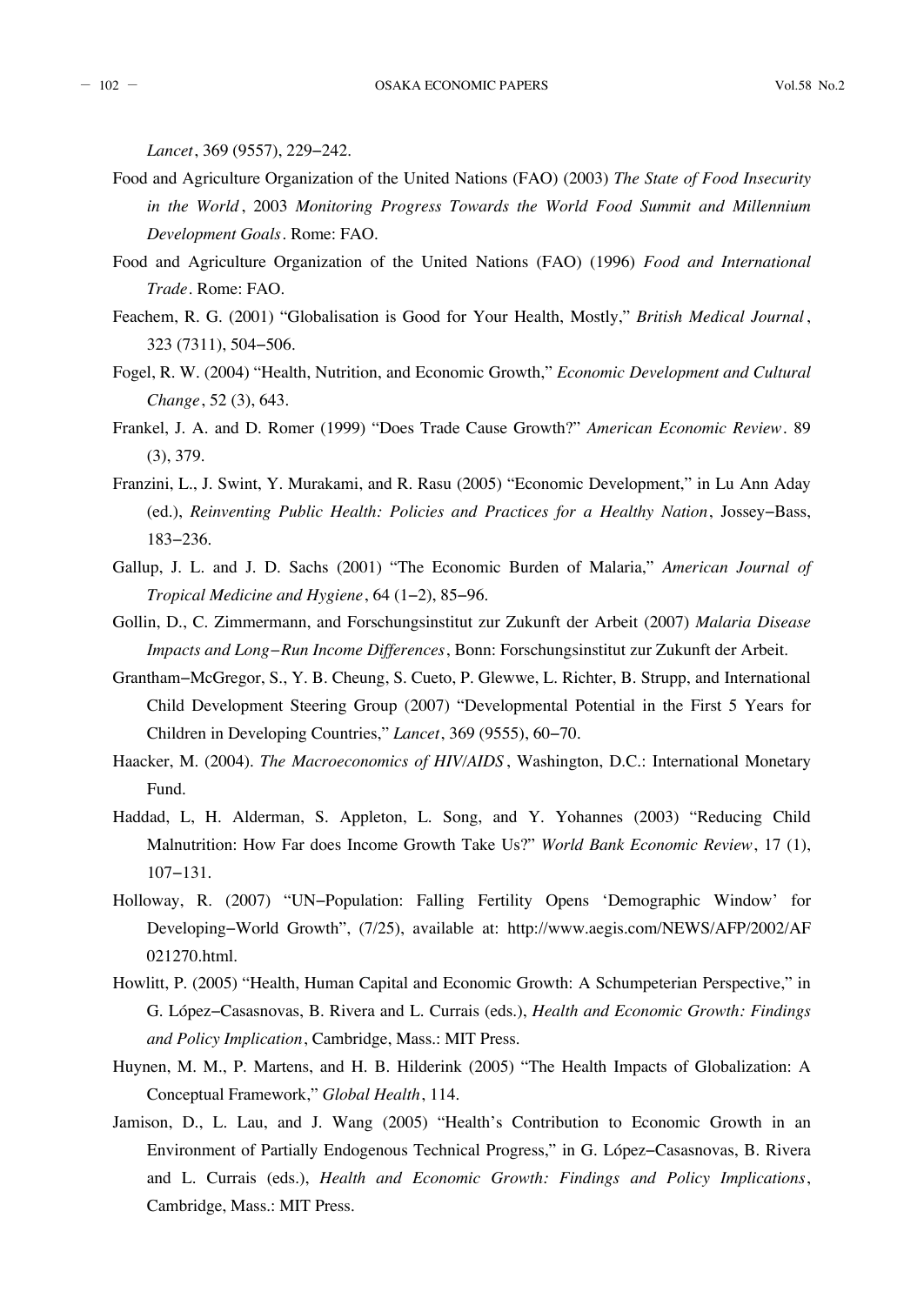- 
- Jamison, D. T. (2006) "Investing in Health," in D. T. Jamison et al. (eds.), *Disease Control Priorities in Developing Countries*, New York and Washington, D.C.: Oxford University Press and World Bank.
- Jamison, D. T. and others (eds.) (2006) *Disease Control Priorities in Developing Countries*, New York and Washington, DC: Oxford University Press and World Bank.
- Joint United Nations Programme on HIV/AIDS (2006) *2006 Report on the Global AIDS Epidemic a UNAIDS 10th Anniversary Special Edition*. Geneva: UNAIDS.
- Kamolratanakul, P., H. Sawert, S. Kongsin, S. Lertmaharit, J. Sriwongsa, S. Na−Songkhla, S. Wangmane, S. Jittimanee, and V. Payanandana (1999) "Economic Impact of Tuberculosis at the Household Level," *International Journal of Tuberculosis and Lung Disease*, 3 (7), 596−602.
- Kerry, B and K. Lee (2007) "TRIPS, the Doha Declaration and Paragraph 6 Decision: What are the Remaining Steps for Protecting Access to Medicines?" *Globalization and Health*, 3 (3).
- Kiszewski, A., B. Johns, A. Schapira, C. Delacollette, V. Crowell, T. Tan−Torres, B. Ameneshewa, A. Teklehaimanot, and F. Nafo−Traoré (2007) "Estimated Global Resources Needed to Attain International Malaria Control Goals," *Bulletin of the World Health Organization*, 85 (8).
- Korenromp, E. L., B. G. Williams, S. J. De Vlas, E. Gouws, C. F. Gilks, P. D. Ghys, and B. L. Nahlen (2005) "Malaria Attributable to the HIV−1 Epidemic, Sub−Saharan Africa," *Emerging Infectious Diseases*, 11 (9), 1410−1419.
- Lang, T. (1996) "Food Security: Does it Conflict with Globalization?" *Development*, 445−450.
- Laxminarayan, R. (2004) "Does Reducing Malaria Improve Household Living Standards?" *Tropical Medicine in International Health*, 9 (2), 267−272.
- Littlefield, E., J. Murdoch, and S. Hashemi (2003) "Is Microfinance an Effective Strategy to Reach the Millennium Development Goals?"
- Lopez, A. D. and Disease Control Priorities Project (2006) *Global Burden of Disease and Risk Factors*, New York and Washington, D.C.: Oxford University Press and World Bank.
- López−Casasnovas, G., B. Rivera, and L. Currais (2005) *Health and Economic Growth: Findings and Policy Implications*. Cambridge, Mass.: MIT Press.
- Maher, D., C. Dye, K. Floyd, A. Pantoja, K. Lonnroth, A. Reid, E. Nathanson, T. Pennas, U. Fruth, J. Cunningham, H. Ignatius, M. C. Raviglione, I. Koek, and M. Espinal (2007) "Planning to Improve Global Health: The Next Decade of Tuberculosis Control," *Bulletin of the World Health Organization*, 85 (5), 341−347.
- Malhotra, A., R. Mehra and International Center for Research on Women (1999) *Fulfilling the Cairo Commitment Enhancing Women*'*s Economic and Social Options for Better Reproductive Health*, Washington, D.C.: International Center for Research on Women.
- Maliksi, L. R. (2007) "An Ageing Asian Tiger" (7/25), available at: http://www.mercatornet.com/ articles/an\_ageing\_asian\_tiger/.
- Martin, G., C. Sorenson and T. Faunce (2007) "Balancing Intellectual Monopoly Privileges and the Need for Essential Medicines,"*Globalization and Health*, 3 (4).
- Martin, G. (2005) "Globalization and Health," *Global Health*, 1 (1).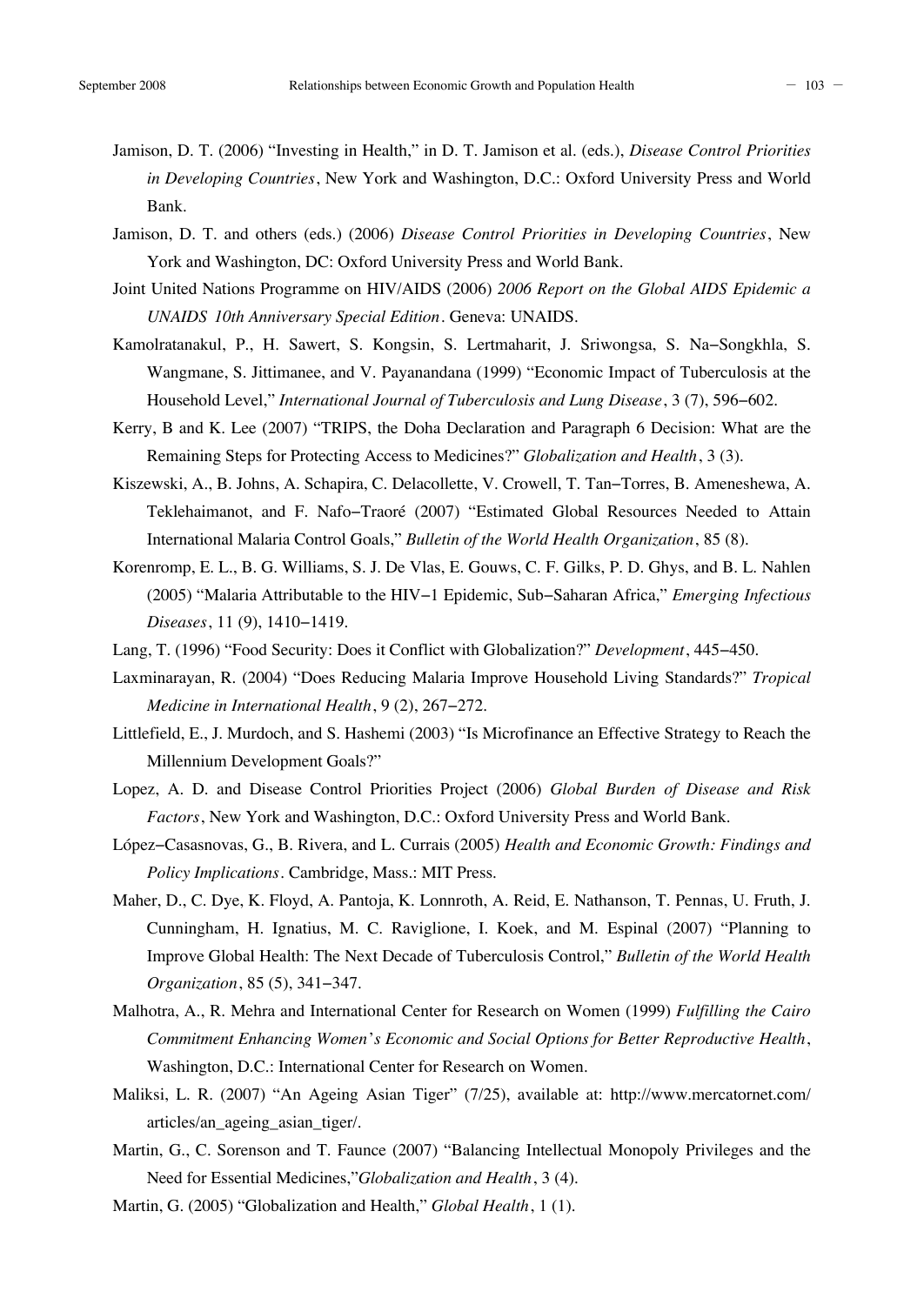- Matiru, R and T. Ryan (2007) "The Global Drug Facility: A Unique, Holistic and Pioneering Approach to Drug Procurement and Management," *Bulletin of the World Health Organization*, 85 (5), 348−353.
- Mayer−Foulkes, D. (2004) "The Intergenerational Impact of Health on Economic Growth," *Global Forum for Health Research*.
- Mosk, C and S. R. Johansson (1986) "Income and Mortality: Evidence from Modern Japan," *Population and Development Review*, 12 (3), 415−440.
- Mustafa, S. and BRAC Research and Evaluation Division (1996) *Beacon of Hope: An Impact Assessment Study of BRAC*'*s Rural Development Programme*, Dhaka: BRAC.
- Oliveira, M. A., J. A. Z. Bermudez, G. C. Chaves, and G. Velásquez (2004) "Has the Implementation of the TRIPS Agreement in Latin America and the Caribbean Produced Intellectual Property Legislation that Favours Public Health?" *Bulletin of the World Health Organization*, 82 (11), 815−821.
- Oman, C. (1996) *The Policy Challenges of Globalisation and Regionalisation*. Paris: OECD.
- Otten, A. (2007) "The Implications of the TRIPs Agreement for the Protection of Pharmaceutical Inventions."
- Peabody, J. W., R. Shimkhada, C. Tan, and J. Luck (2005) "The Burden of Disease, Economic Costs and Clinical Consequences of Tuberculosis in the Philippines," *Health Policy Planning*, 20 (6), 347−353.
- Pelletier, D. L. and E. A. Frongillo (2003) "Changes in Child Survival are Strongly Associated with Changes in Malnutrition in Developing Countries," *Journal of Nutrition*, 133 (1), 107−119.
- Pitt, M., S. Khandker, O. Chowdury, and D. Millimet (2003) "Credit Programs for the Poor and the Health Status of Children in Rural Bangladesh," *International Economic Review*, 44 (1), 87−118.
- Ranis, G., F. Stewart, and A. Ramirez (2000) "Economic Growth and Human Development," *World development*, 28 (2), 197.
- Reinicke, W. H. (1998). *Global Public Policy Governing without Government?* Washington, D.C.: Brookings Institution Press.
- Rennen, W. and P. Martens (2003) "The Globalisation Timeline," *Integrated Assessment*, 4 (3).
- Revenga, A. (2006) *The Economics of Effective AIDS Treatment Evaluating Policy Options for Thailand* . Washington, DC: World Bank.
- Rodríguez, F and D. Rodrik (2000) "Trade Policy and Economic Growth: A Skeptic's Guide to the Cross−National Evidence," *NBER Macroeconomics Annual* , 15 (1), 261−325.
- Sachs, J and P. Malaney (2002) "Review Articles: The Economic and Social Burden of Malaria," *Nature*, 415 (6872).
- Sachs, J. D. (2005) *Investing in Development a Practical Plan to Achieve the Millennium Development Goals*, London, Sterling, Va. and New York: Earthscan, UN Millennium Project and United Nations Development Programme.
- Sachs, J. D. and A. Warner (1995) "Economic Reform and the Process of Global Integration Comments and Discussion," *Brookings Papers on Economic Activity*, (1), 1−118.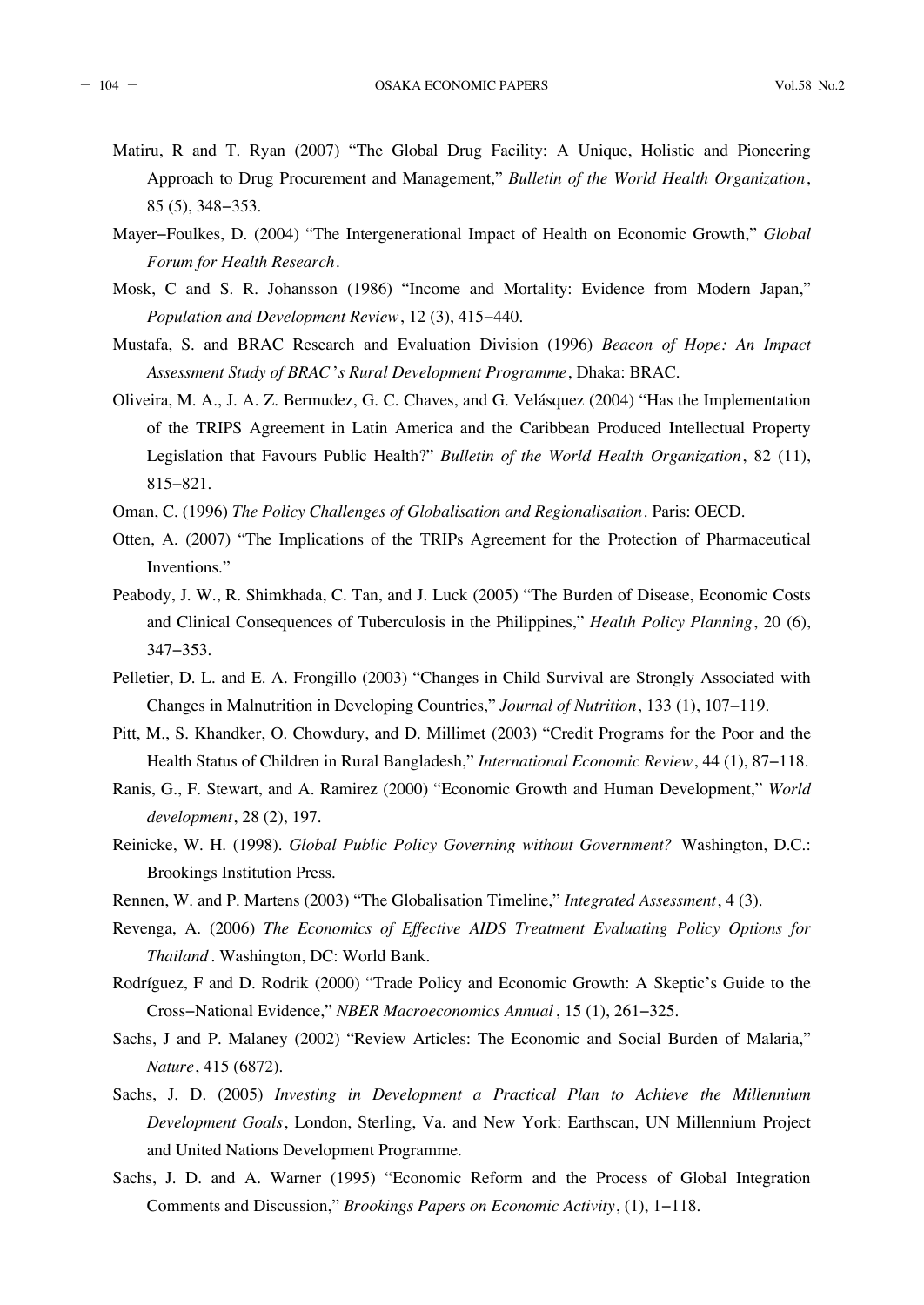- Sainz, P and S. Young (2000) "Economic and Social Transformations: Challenges for Income Measurement. Paper Presented at Twenty−Sixth General Conference of the International Association for Research on Income and Wealth."
- Simonwitz, A. (2002) "Appraising the Poverty Outreach of Microfinance: A Review of the CGAP Poverty Assessment Tool (PAT)."
- Srinivasan, T. N. and J. N. Bhagwati (1999) *Outward−Orientation and Development: Are Revisionists Right?* New Haven, CT: Economic Growth Center, Yale University.
- Stewart, F and J. Boyden (2001) "Children in War," paper presented at the Meeting "Harnessing Globalization for Children."
- Stiglitz, J. E. (1998) *More Instruments and Broader Goal: Moving Toward the Post Washington Consensus*. Helsinki: UNU/WIDER (WIDER Annual Lecture No. 2).
- Strauss, J. and D. Thomas (1998) "Health, Nutrition, and Economic Development," *Journal of Economic Literature*, 36 (2), 766−817.
- Taylor, L. (2000) "External Liberalization, Economic Performance, and Distribution in Latin America and Elsewhere."
- The Global Fund (2007a) "Partners in Impact: Results Report 2007."
- The Global Fund (2007b) "How the Global Fund Works," available at: http://www.theglobalfund.org/ en/about/how/.
- The Microfinance Gateway (2007) "Microfinance and the MDGs: Q&A with Mr. Salil Shetty, Director of the Millennium Campaign," available at: http://www.microfinancegateway.org/ content/article/detail/28270.
- The Roll Back Malaria Partnership (2007) "The Roll Back Malaria Partnership," (11/10), available at: http://www.rollbackmalaria.org/aboutus.html.
- UNICEF (2007) "Nutrition: The Big Picture," available at: http://www.unicef.org/nutrition/index\_ bigpicture.html.
- UNICEF and WHO (2003) "Africa Malaria Report 2003."
- UNITAID (2007a) "How it is Financed," (11/30), available at: http://www.unitaid.eu/how−it−is−financed.html.

UNITAID (2007b) "UNITAID Celebrates Major Achievements in First Year of Existence," (11/30), available at: http://www.unitaid.eu/news/news/unitaid−celebrates−major−achievements−in−first− year−of−existence.html.

- UNITAID (2007c) "UNITAID Mission" (11/30), available at: http://www.unitaid.eu/how−it−works. html.
- UNITAID (2007d) "Why UNITAID?" (11/30), available at: http://www.unitaid.eu/why−unitaid.html.
- United Nations Population Fund (2005) *State of World Population* 2005−*The Promise of Equality: Gender Equity, Reproductive Health and the Millennium Development Goals*. New York: United Nations Population Fund.
- United Nations Population Fund (2003) *Population and Poverty Achieving Equity, Equality and Sustainability*, New York: United Nations Population Fund.